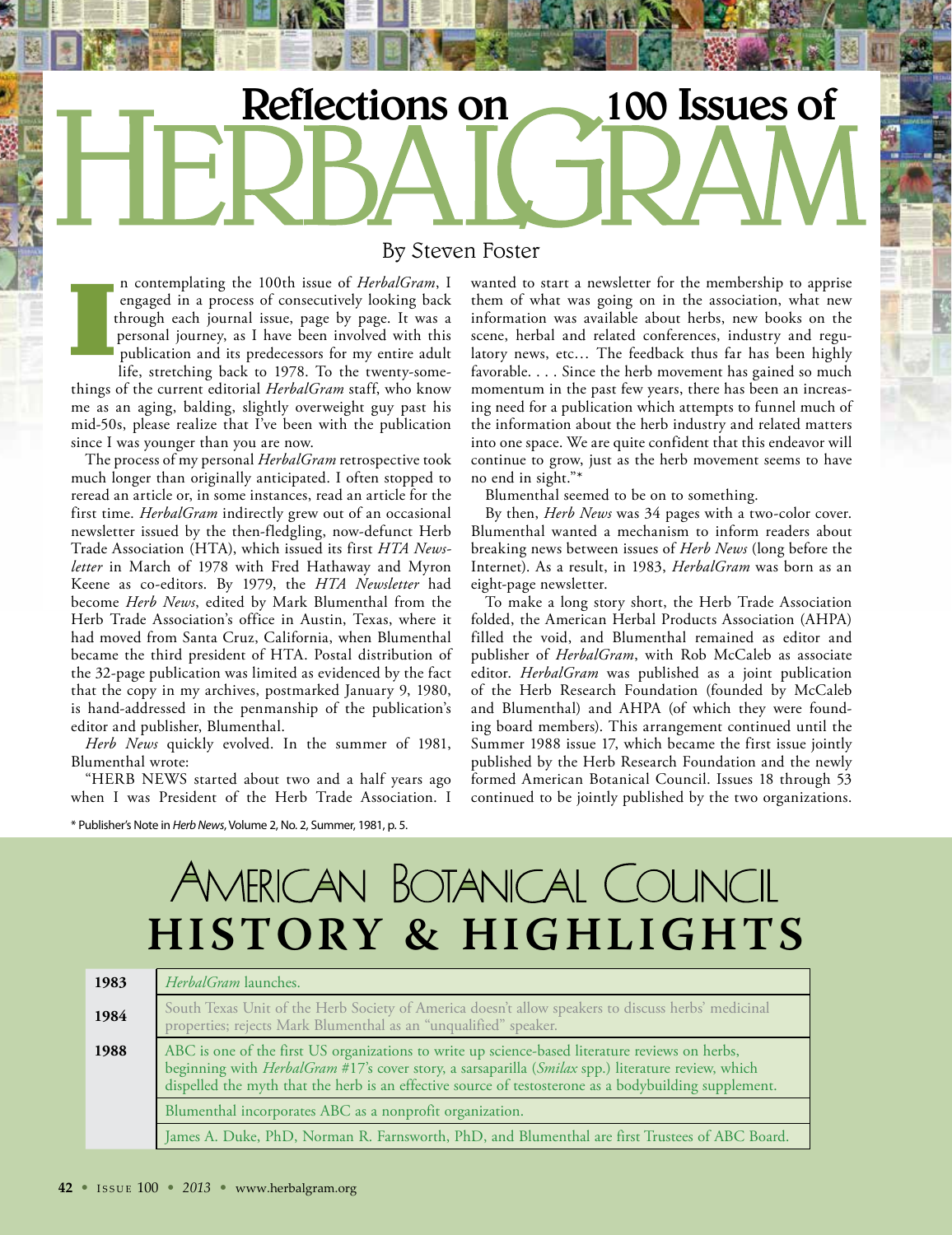In the spring of 2002, with issue 54, *HerbalGram* became solely the journal of the American Botanical Council.

Since its inception as an eight-page newsletter in 1983 to its current iteration as an 80-page, four-color, quarterly hybrid of a scientific/professional journal and attractive magazine, Blumenthal has guided the editorial pen across the published pages of *HerbalGram*.

*HerbalGram* reflects the diversity of what Blumenthal envisioned as "an herb movement that seems to have no end in sight." Within the estimated 7,500 published pages of the first 100 issues of *HerbalGram*, one essentially finds the golden key for unlocking the full spectrum of herbal knowledge for the past, present, and future. *HerbalGram* provides an important historical record of the evolution of laws and regulations affecting herbs, herbalists, and herb products over the last 30 years. The evolution of modern herbal science also is reflected in its pages. The coverage has been definitive and often has affected the direction of contemporary herbal thought.

When *HerbalGram* was first published, the late medicinal plant research giant, Prof. Norman R. Farnsworth, PhD, used a rubber stamp on his correspondence that stated "Save the Endangered Species Pharmacognosy." Now the study of natural products — along with complementary and alternative medical modalities — are normal undergraduate, graduate, and post-graduate education programs at hundreds of universities. *HerbalGram* has been at the forefront of information in a time period during which herbs have emerged from obscurity and fading folk traditions to part of mainstream public healthcare policy developments on a global basis.

Reflective of Blumenthal's ahead-of-the-curve vision of the herb industry, *HerbalGram* was there to anticipate and reveal trends often before they



were realized elsewhere. For example, adulteration issues were first highlighted in *HerbalGram*  in 1983 (in a short piece I wrote warning industry members of the adulteration of skullcap [*Scutellaria lateriflora*, Lamiaceae] with germander [*Teucrium* spp., Lamiaceae]). The publication reflects scientific consensus and controversy in a wide range of academic disciplines and interests — botany, history of pharmacy, history of medicine, ethnobotany, ethnobiology, conservation, sustainable development and right livelihood, phytochemistry, pharmacology, and clinical traditions (mainstream and alternatives: traditional, historical, contemporary) — all in one place, all on one planet. (When *HerbalGram* was first published, very little, if any, of the subjects covered by the journal were covered by the natural food and dietary supplement industry trade magazines of the day. Nowadays, such publications carry articles on herbs and herbrelated issues in every edition.)

A unique blend of review articles, public interest pieces, and original peer-reviewed research, *HerbalGram* has been variously referred to as the *Scientific American*, *National Geographic,* and *Reader's Digest* of herbal periodicals.

*HerbalGram* is *the* source for visually rich, scientifically sound, and engaging reading that reflects the depth, breadth, and diversity of the herbal renaissance of the late 20th and early 21st centuries — one of the most important 50 years in the evolution of human understanding of herbs and medicinal plants.

The table below is a subjective list of the items found in each issue that struck me as having an impact, at least on my thinking, and the highlights of what strikes me as most useful or still of interest in each issue. Other readers may have completely different lists, and that's part of the beauty of *HerbalGram*. There's something of interest for everyone in each issue.

| 1989 | Varro E. Tyler, PhD, retires as executive vice-president & provost of Purdue University; joins ABC<br>Board of Trustees.                            |
|------|-----------------------------------------------------------------------------------------------------------------------------------------------------|
|      | ABC publishes "Classic Botanical Reprints," making available seminal articles on ethnobotany and<br>pharmacognosy.                                  |
|      | The term "nutraceutical" is coined by Stephen DeFelice, MD.                                                                                         |
|      | Bastyr College (now University) becomes first accredited naturopathic school.                                                                       |
|      | ABC continues to publish important science-based literature reviews on herbs in <i>HerbalGram</i> #18/19,<br>with a cover story on St. John's wort. |
| 1990 | Nutritional Labeling and Education Act (NLEA) passed.                                                                                               |
| 1991 | ABC launches HerbClip" providing summaries and critical reviews of what will eventually amount to<br>thousands of herbal studies.                   |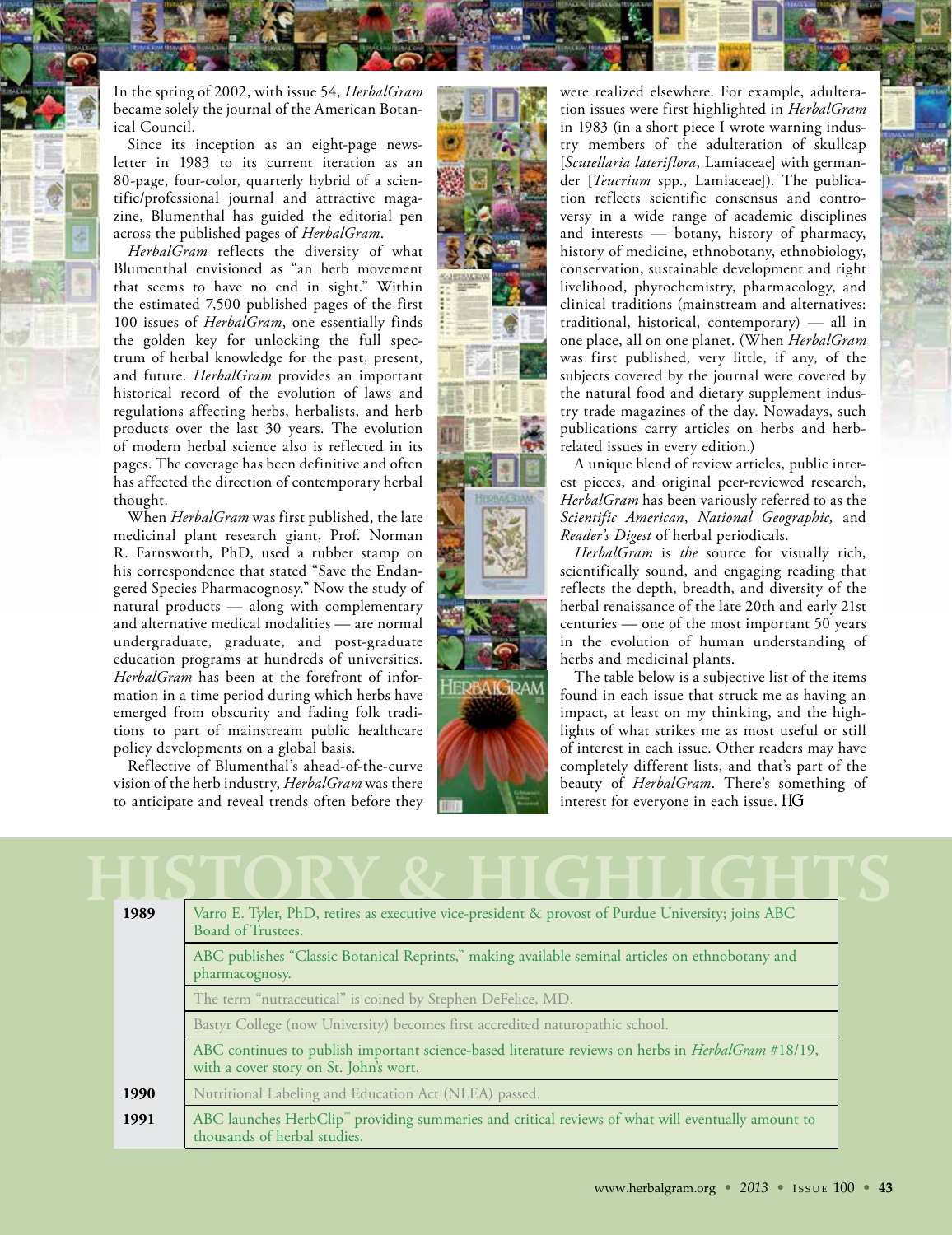| Issue                                                           | Impact                                                                                       | <b>Highlights</b>                                                                                                                                                                                                                                                                                                                                                                                                                                                                |
|-----------------------------------------------------------------|----------------------------------------------------------------------------------------------|----------------------------------------------------------------------------------------------------------------------------------------------------------------------------------------------------------------------------------------------------------------------------------------------------------------------------------------------------------------------------------------------------------------------------------------------------------------------------------|
| #1 Herb News/HerbalGram,<br>Summer 1983 (8 pages)               | • "Eucalyptus Repels Fleas"                                                                  | • US Food and Drug Administration (FDA) reviewed over-the-counter menstrual and<br>aphrodisiac product claims.                                                                                                                                                                                                                                                                                                                                                                   |
| #2 Herb News/HerbalGram,<br>Fall/Winter 1983-1984 (8<br>pages)  | · "Celestial Seasonings Recalls<br>Comfrey Tea"                                              | . The Ninth Circuit Court of Appeals struck down the FDA's longstanding interpreta-<br>tion of the "Grandfather Clause," exempting common foods from food-additive status,<br>which was viewed as the most significant legal decision affecting herbs in 25 years.                                                                                                                                                                                                               |
| #3 HerbalGram, Spring 1984<br>$(8$ pages)                       | · Sassafras (Sassafras albidum) has<br>antibacterial activity.                               | . World Health Organization studied antifertility plants.<br>• Feverfew (Tanacetum parthenium) revealed for migraine alleviation.                                                                                                                                                                                                                                                                                                                                                |
| #4 HerbalGram, November<br>1984 (12 pages)                      | · "Mislabeled Remedy Recalled"                                                               | • Report on FDA recall of "SupHerb," an "herbal product" containing indomethacin,<br>hydrochlorothiazide, and diazepam.<br>• James A. Duke, PhD, presented a special report on alternative approaches to treating<br>gout.                                                                                                                                                                                                                                                       |
| #5 HerbalGram, Spring 1985<br>$(12 \text{ pages})$<br>lutegram. | • "Herb Traders Beware!"<br>• FDA sues retailer General Nutri-<br>tion Centers (GNC).        | • A brief notice suggesting that <i>Echingcea purpurea</i> root products may be adulterated<br>with Parthenium integrifolium published; the first modern notice on this important<br>adulteration issue of the late 1980s and early '90s.<br>. Lead article by Loren Israelsen detailed how FDA indicted GNC executives and retail-<br>store managers on conspiracy to defraud the FDA and its regulatory authority, reveal-<br>ing a pattern of FDA overstepping its authority. |
| #6 HerbalGram, Summer 1985<br>$(12$ pages)                      | · "Ginseng Trade Association<br>Formed"                                                      | • Report that 25 ginseng growers in Wausau, Wisconsin, form The Ginseng Trade Asso-<br>ciation.<br>. In a related story, the Ginseng Research Institute (of South Korea) declined to hold an<br>International Ginseng Symposium in the United States.                                                                                                                                                                                                                            |
| #7 HerbalGram, Fall 1985 (12<br>pages)                          | . "Meeting with Senator's Staff"                                                             | • On August 29, 1985, representatives from AHPA met with a staffer of Sen. Orrin Hatch<br>(R-Utah) to explore a legislative initiative in the public interest regarding the use of<br>herbs. This led to 28 years of a close working relationship between Sen. Hatch and the<br>herbal community.                                                                                                                                                                                |
| #8 HerbalGram, Winter 1986<br>$(12 \text{ pages})$              | . "High Pharmaceutical Prices Call<br>for Government-Sponsored Natu-<br>ral Drug Research"   | · James A. Duke, PhD, profiled.                                                                                                                                                                                                                                                                                                                                                                                                                                                  |
| #9 HerbalGram, Spring 1986<br>$(12$ pages)                      | - "Canadian Panel Makes Recom-<br>mendations on Herb Usage"<br>• "Methods in Phytochemistry" | • Loren Israelsen reported on the Expert Advisory Committee on Herbs and Botani-<br>cal Preparations, established in 1986, along with an analysis of the legal issues and<br>opportunities.<br>• Canadian expert panel on herb use formed.                                                                                                                                                                                                                                       |
| #10 HerbalGram, Summer/Fall<br>1986 (16 pages)                  | • "Major FDA Policy Shift on Herbs"                                                          | • Loren Israelsen reported that on July 1, 1986, FDA issued a new policy guidance<br>replacing the infamous and widely criticized November 1, 1980 "List of 27 Unsafe<br>Herbs" used to enforce regulatory actions. It shifted to a "case-by-case" regulatory<br>strategy.                                                                                                                                                                                                       |

| 1991 | ABC begins producing "Botanical Booklets" covering popular herbs for consumers, journalists, et al.                                                                                                                                     |
|------|-----------------------------------------------------------------------------------------------------------------------------------------------------------------------------------------------------------------------------------------|
| 1992 | ABC creates herbal notecards.                                                                                                                                                                                                           |
|      | ABC initiates the Pharmacy Continuing Education Program.                                                                                                                                                                                |
| 1993 | ABC initiates Ginseng Evaluation Program to review North American ginseng products to determine if<br>product contents meet label claims.                                                                                               |
|      | ABC begins translation, editing, and databasing for The Complete German Commission E Monographs<br>(1998).                                                                                                                              |
|      | ABC creates extensive mail-order catalog containing science-based, technical, and hard-to-find<br>medicinal plant books, videos, etc. Of the catalog, Dr. Farnsworth said, "Just reading the ABC Catalog<br>is an education in itself." |
|      | ABC offers first on-site Pharmacy Continuing Education Program courses on herbal medicine.                                                                                                                                              |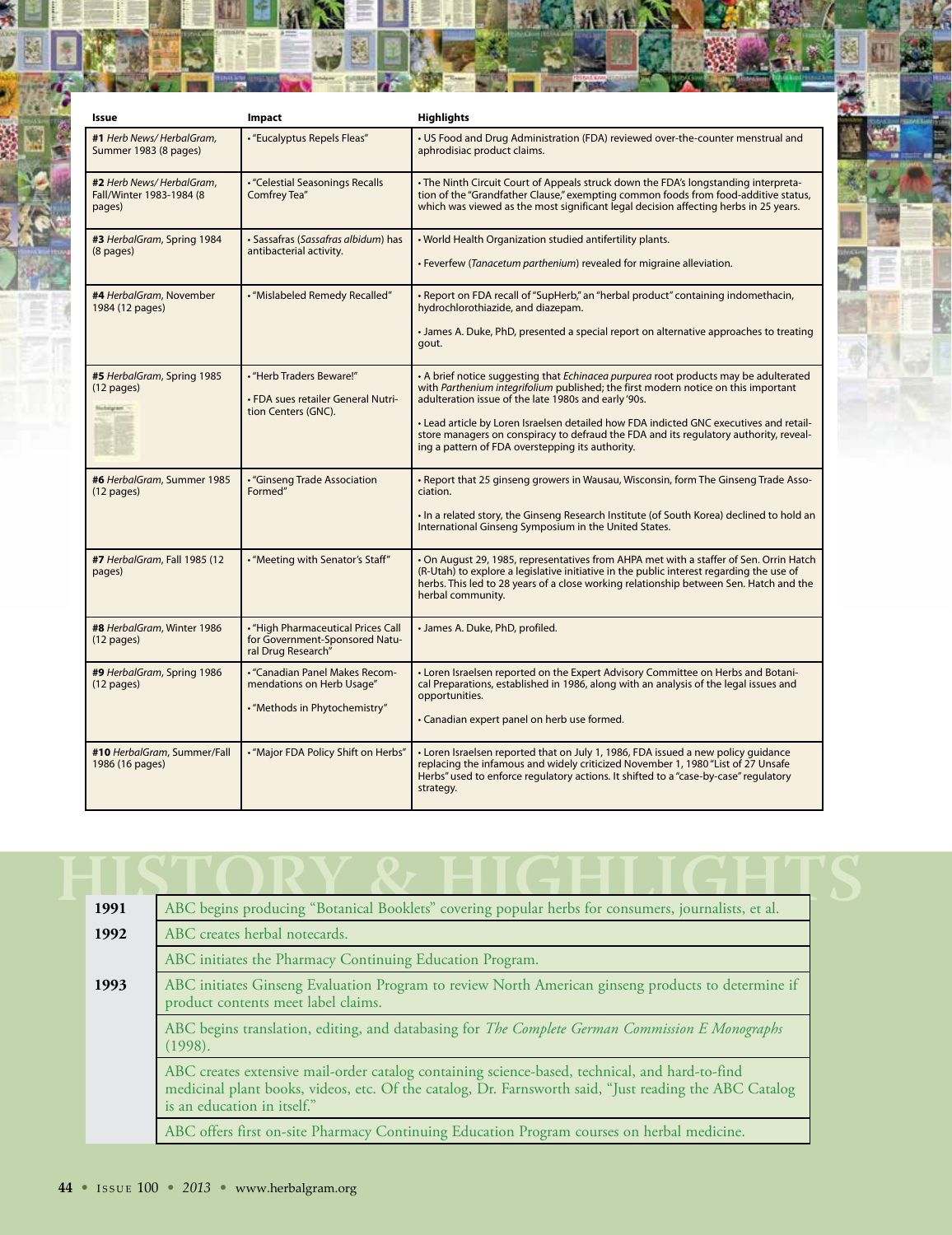| Issue                                                                                                                                                                                                                                                                                                                                                                                       | Impact                                                                       | Highlight                                                                                                                                                                                                                                                                                                                                                              |
|---------------------------------------------------------------------------------------------------------------------------------------------------------------------------------------------------------------------------------------------------------------------------------------------------------------------------------------------------------------------------------------------|------------------------------------------------------------------------------|------------------------------------------------------------------------------------------------------------------------------------------------------------------------------------------------------------------------------------------------------------------------------------------------------------------------------------------------------------------------|
| #11 HerbalGram, Winter 1987<br>$(16 \text{ pages})$<br>· First consecutively numbered<br>issue.                                                                                                                                                                                                                                                                                             | . "Plant Drugs in the 21st Century"                                          | • HerbalGram issued a special six-page reprint of the Varro E. Tyler, PhD, article, "Plant<br>Drugs in the 21st Century," originally published in <i>Economic Botany</i> in June 1986. Dr.<br>Tyler introduced HerbalGram readers to the German regulatory doctrine of reasonable<br>certainty of safety and efficacy based on historical use and product experiences. |
| #12 HerbalGram, Spring 1987<br>$(16$ pages)                                                                                                                                                                                                                                                                                                                                                 | · Introduced "Father Nature's<br>Farmacy" column by James A.<br>Duke, PhD.   | • ABC founding board member and longtime ABC ally, Dr. Duke outlined why he<br>believes multi-herbal preparations are preferable to synthetic "silver-bullets."                                                                                                                                                                                                        |
| #13 HerbalGram, Summer<br>1987 (16 pages)                                                                                                                                                                                                                                                                                                                                                   | • Court ruled on evening primrose<br>(Oenothera biennis).                    | . An invited article on the economic impact of herbs by Portia Meares, the late<br>publisher and editor of Bu\$iness of Herbs, detailed economic factors impacting herb<br>markets (such as the Chernobyl disaster). This was the first of many important articles<br>on herbal economic issues in HerbalGram.                                                         |
| #14 HerbalGram, Fall 1987 (16<br>pages)                                                                                                                                                                                                                                                                                                                                                     | • "Celestial Seasonings Sold to<br>Lipton, Inc."                             | • This front-page story portended the now well-entrenched trend of herbal and natu-<br>ral product companies being purchased by mainstream corporate giants and invest-<br>ment groups.                                                                                                                                                                                |
| #15 HerbalGram, Winter 1988<br>$(24$ pages)                                                                                                                                                                                                                                                                                                                                                 | • "Major Herb Conference in<br>Thailand"                                     | • Much of the issue was devoted to a report by Rob McCaleb on the First Princess<br>Chulabhorn International Congress on Natural Products with more than 1,000 attend-<br>ees from around the globe.                                                                                                                                                                   |
| #16 HerbalGram, Spring 1988<br>$(24$ pages)                                                                                                                                                                                                                                                                                                                                                 | · Interview with I. I. Brekhman,<br>MD.                                      | . Rob McCaleb conducted the first American press interview with Dr. Brekhman,<br>then the world's leading authority on adaptogens and eleuthero (Eleutherococcus<br>senticosus).                                                                                                                                                                                       |
| #17 HerbalGram, Summer<br>1988 (28 pages)                                                                                                                                                                                                                                                                                                                                                   | • Interview with Professor<br>Hildebert Wagner, PhD.                         | • Herbalist Christopher Hobbs wrote a literature review on sarsaparilla (Smilax spp.) in<br>what was to become the first of many comprehensive literature reviews on various<br>herbs, elevating <i>HerbalGram</i> to an important go-to source for definitive herbal infor-<br>mation. It also debunked the market claims that the herb contained testosterone.       |
| #18-19 HerbalGram, Fall<br>1988/Winter 1989 (two issues<br>combined, 48 pages)<br>• This was the first issue<br>published under the aegis<br>of the American Botanical<br>Council, founded in November<br>1988. It was also the first issue<br>to transform HerbalGram from<br>black-and-white to a color<br>publication; a completely<br>new look was introduced to<br>HerbalGram readers. | · St. John's wort reviewed by<br>Christopher Hobbs.<br><b>K.: HERBAK RAM</b> | • Nearly a decade before St. John's wort grew to mass-market fame in the United<br>States, Christopher Hobbs presented a comprehensive review of the botany, history,<br>chemistry, pharmacology, and clinical applications of this important herb.                                                                                                                    |
| #20 HerbalGram, Spring 1989<br>$(52$ pages)                                                                                                                                                                                                                                                                                                                                                 | • Review of feverfew and its<br>modern rediscovery.                          | . Following reports of clinical trials on the successful use of feverfew for the treatment<br>of migraines in the UK, Christopher Hobbs provided readers with a comprehensive<br>review of the herb's botany, history, chemistry, pharmacology, clinical studies, and<br>more.                                                                                         |
| #21 HerbalGram, Fall 1989 (52<br>pages)                                                                                                                                                                                                                                                                                                                                                     | · Valerian (Valeriana officinalis)<br>literature review.                     | • Christopher Hobbs presented a comprehensive review of the historical and scientific<br>literature on valerian as it gained popularity among herb consumers.                                                                                                                                                                                                          |

| 1993 | ABC begins co-sponsoring ethnobotanical eco-tours to the Peruvian Amazon, Machu Picchu, and<br>Costa Rica for continuing education credits for health professionals.                                                                              |
|------|---------------------------------------------------------------------------------------------------------------------------------------------------------------------------------------------------------------------------------------------------|
| 1994 | Dietary Supplement Health and Education Act (DSHEA) passed by US Congress.                                                                                                                                                                        |
| 1995 | ABC publishes <i>Common Herbs &amp; Health</i> pamphlets, the first "third-party literature" published in<br>accordance with DSHEA; over one million copies distributed.                                                                          |
|      | ABC offers first Pharmacy Continuing Education Program home-study courses in herbs and<br>phytomedicines.                                                                                                                                         |
| 1996 | ABC initiates Traditional Medicine Research Project to document regulation and approval of herbal<br>medicines in six industrialized nations. Presents the Executive Summary before the President's<br>Commission on Dietary Supplement Labeling. |
|      | ABC produces and co-edits the 1994 proceedings of the National Institutes of Health's Office of<br>Alternative Medicines "Botanicals: A Role in US Healthcare?" Conference.                                                                       |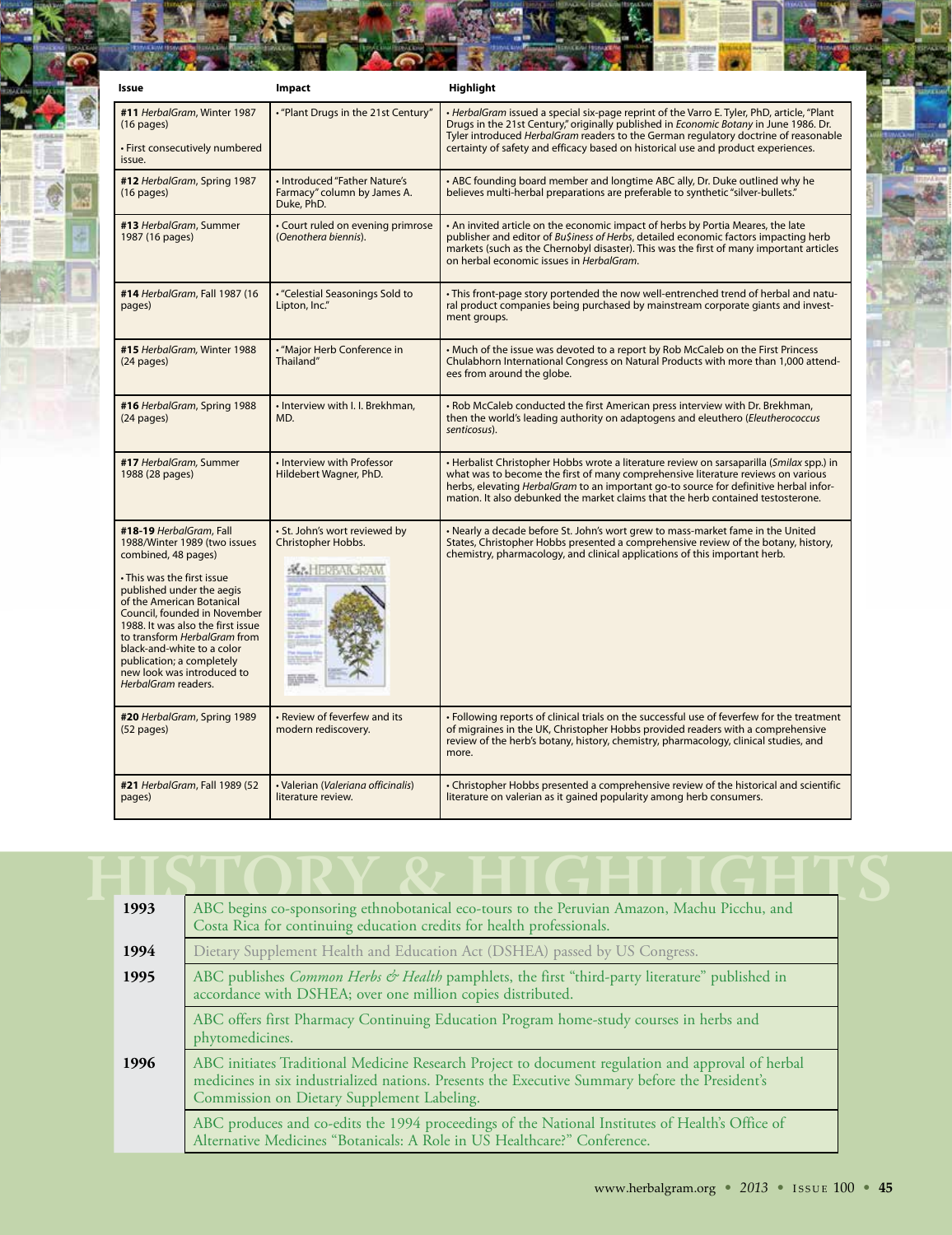| Issue                                                                                                                                                                                                      | Impact                                                                                                                                                                                                                                                                                                                                                                                                       | Highlight                                                                                                                                                                                                                                                                                                                                                                                                                                                                                                                                                                                                                                                                                                                                                                                                                                                                                                                                |
|------------------------------------------------------------------------------------------------------------------------------------------------------------------------------------------------------------|--------------------------------------------------------------------------------------------------------------------------------------------------------------------------------------------------------------------------------------------------------------------------------------------------------------------------------------------------------------------------------------------------------------|------------------------------------------------------------------------------------------------------------------------------------------------------------------------------------------------------------------------------------------------------------------------------------------------------------------------------------------------------------------------------------------------------------------------------------------------------------------------------------------------------------------------------------------------------------------------------------------------------------------------------------------------------------------------------------------------------------------------------------------------------------------------------------------------------------------------------------------------------------------------------------------------------------------------------------------|
| #22 HerbalGram, Spring 1990<br>$(52$ pages)<br>• HerbalGram was enhanced<br>with new design elements<br>including the addition of four-<br>color photography.<br>#23 HerbalGram, Summer<br>1990 (52 pages) | · "Black Pearls Lose Luster"<br>• Hawthorn (Crataegus spp.) litera-<br>ture review.<br>• Canadian regulators indicated<br>development of traditional medi-<br>cine category within current drug<br>category.<br>• "FDA Declares 258 OTC Ingredi-<br>ents Ineffective"<br>• "FDA Collecting Information on<br>Herb Products to Assess Safety"<br>• Comprehensive review of Tradi-<br>tional Chinese Medicine. | . In an investigative piece, Rob McCaleb and Blumenthal revealed that a Chinese<br>arthritis remedy posing as an all-natural product since the late 1970s contained vari-<br>ous prescription drugs not listed on label.<br>• Christopher Hobbs and Steven Foster teamed up for 15-page review of hawthorn.<br>• Blumenthal reported on a Canadian Health Protection Branch policy to develop a<br>"Traditional Herbal Medicines" category under drug regulations.<br>. Blumenthal reported on an FDA announcement that 258 over-the-counter (OTC)<br>ingredients were declared ineffective, including prune (Prunus domestica) juice as a<br>laxative.<br>. Blumenthal, in a separate piece, reported on FDA district offices' collection of infor-<br>mation on herb products to assess safety, with comfrey (Symphytum spp.) as the<br>primary target.<br>• Albert Leung, PhD, authored an 11-page review of Chinese herbal medicine. |
| #24 HerbalGram, Winter 1991<br>(54 pages)<br><b>HERBAICRAN</b>                                                                                                                                             | . "Harvesting Medicinals in the<br>Wild: The Need for Scientific Data<br>on Sustainable Yields"<br>. "The Need for Cooperation<br><b>Between Modern and Traditional</b><br>Medicine"<br>· "European Harmony in<br>Phytotherapy"                                                                                                                                                                              | . In a report by Steven Foster, <i>HerbalGram</i> took the lead in introducing the need for<br>comprehensive conservation and data collection on wild medicinal plants.<br>. Since its inception, <i>HerbalGram</i> was at the forefront of advocating the importance<br>of science as the underpinning of traditional herb use. Ara H. Der Marderosian, PhD,<br>penned an essay for this issue on the need for cooperation between modern and<br>traditional medicine systems.<br>• Blumenthal introduced HerbalGram readers to the European Scientific Cooperative<br>for Phytotherapy (ESCOP), reporting on its October 20, 1991 symposium; Blumenthal<br>introduced readers to the concept of phytomedicines and phytotherapy from a<br>European perspective. Reprint of proposed ESCOP monograph on chamomile flowers<br>(Matricaria recutita) is included.                                                                         |
| #25 HerbalGram, Summer<br>1991 (54 pages)                                                                                                                                                                  | • "Comfrey Updates"<br>· Editorial policy statement.<br>· Perspectives on foods as medi-<br>cine.                                                                                                                                                                                                                                                                                                            | • HerbalGram stated and clarified its editorial policy in a one-page statement that<br>applied to the first 25 issues and the 75 issues that followed.<br>• Dennis Awang, PhD, provided clear, scientific detail on the potential toxicity of<br>comfrey pyrrolizidine alkaloids.<br>. Reprinted interviews with the late Herbert F. Pierson, PhD, of the National Cancer<br>Institute.<br>• Dr. Duke discussed designer foods and meals that heal, highlighting the potential of<br>food choices in preventive healthcare.                                                                                                                                                                                                                                                                                                                                                                                                              |
| #26 HerbalGram, Winter 1992<br>$(62$ pages)                                                                                                                                                                | . "Herbal Cure for the Greenhouse<br>Effect?"<br>. "AHPA Petitions FDA for Approval<br>of Stevia Leaf Sweetener"<br>• Review of mistletoe (Viscum<br>album) and the cardiovascular<br>system.                                                                                                                                                                                                                | • HerbalGram published article by Georgia Persinos, PhD, on the potential of various<br>Vernonia species as diluents in oil-based paints to reduce ozone release of volatile<br>organic compounds.<br>. Review article by Inci A. Bowman, PhD, on the effects of European mistletoe is<br>reprinted.<br>• HerbalGram reported on AHPA's FDA petition to approve stevia (Stevia rebaudiana) as<br>a sweetener.                                                                                                                                                                                                                                                                                                                                                                                                                                                                                                                            |

| 1996 | ABC produces Pharmacy Continuing Education teleconference modules commissioned for Wal-Mart<br>pharmacists nationwide.                          |  |  |  |
|------|-------------------------------------------------------------------------------------------------------------------------------------------------|--|--|--|
|      | ABC's Mark Blumenthal begins teaching herb class at University of Texas College of Pharmacy.                                                    |  |  |  |
|      | ABC initiates internship program for graduating pharmacy and dietetic students.                                                                 |  |  |  |
|      | California becomes the first state to legalize medicinal cannabis.                                                                              |  |  |  |
|      | Nutrition Business Journal published.                                                                                                           |  |  |  |
| 1997 | ABC launches Capital Campaign to purchase Case Mill Homestead for new headquarters.                                                             |  |  |  |
|      | ABC purchases the 140-year-old Case Mill Homestead in Austin, Texas.                                                                            |  |  |  |
|      | ABC publishes "Popular Herbs in the US Market" for pharmacy continuing education; over 100,000<br>copies published, underwritten by Pharmavite. |  |  |  |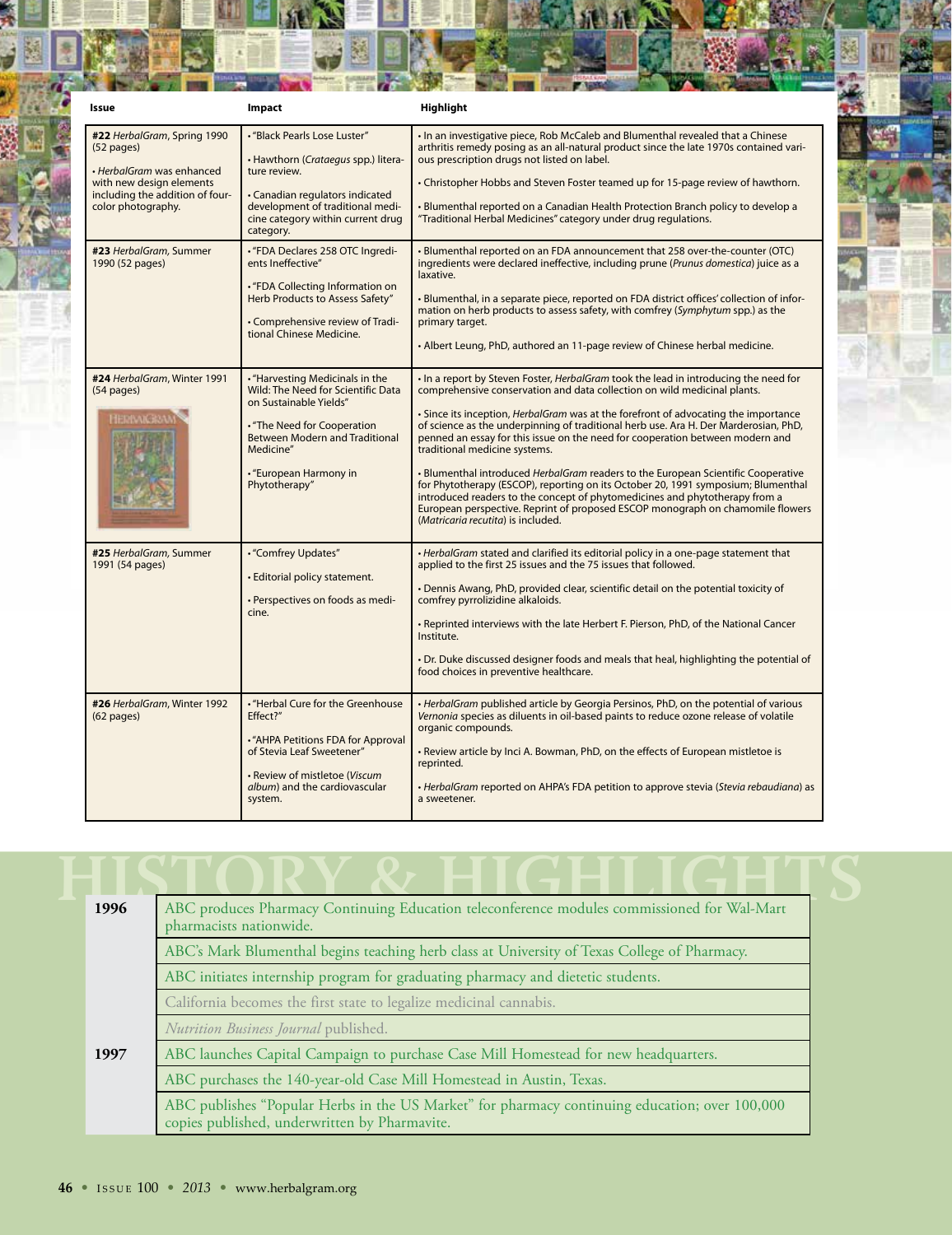| Issue                                                                                                                                                | Impact                                                                                                                                                                                                                                                                                                                                                                  | Highlight                                                                                                                                                                                                                                                                                                                                                                                                                                                                                                                                                                                                                                             |
|------------------------------------------------------------------------------------------------------------------------------------------------------|-------------------------------------------------------------------------------------------------------------------------------------------------------------------------------------------------------------------------------------------------------------------------------------------------------------------------------------------------------------------------|-------------------------------------------------------------------------------------------------------------------------------------------------------------------------------------------------------------------------------------------------------------------------------------------------------------------------------------------------------------------------------------------------------------------------------------------------------------------------------------------------------------------------------------------------------------------------------------------------------------------------------------------------------|
| #27 HerbalGram, Summer<br>1992 (62 pages)<br>· First issue of HerbalGram<br>printed on recycled paper.                                               | • "Focus on Rain Forest Remedies"<br><b>.</b> "Conservation and Tropical<br><b>Medicinal Plant Research"</b><br>· Special issue on New World<br>medicinal plants.<br>• Aztec herbs of 1552.                                                                                                                                                                             | . Blumenthal highlighted various media stories focusing on medicinal plants of tropi-<br>cal rainforests.<br>. Steven R. King, PhD, presented a contextual story on tropical medicinal plant<br>research and conservation.<br>. The 1552 Aztec herbal, The Badianus Manuscript, was explored by Foster.<br>. Blumenthal reported on AHPA's efforts at herb industry self-regulation.                                                                                                                                                                                                                                                                  |
| #28 HerbalGram, Winter 1993<br>$(70 \text{ pages})$<br>· HerbalGram printed on recycled,<br>semi-gloss stock to accommodate<br>more pages per issue. | • Herb industry self-regulation.<br>. "Summary of WHO Guidelines<br>for the Assessment of Herbal<br>Medicines"<br>· Petition to FDA to expand drug<br>policy to include European phyto-<br>medicines.<br>• Moratorium on NLEA regula-<br>tions.<br>• FDA and AHPA warn of chaparral<br>(Larrea tridentata) toxicity.<br>• Overview of natural products<br>and medicine. | . Olayiwola Akerele's, MD, summary of World Health Organization (WHO) Guidelines<br>for Herbal Medicines reprinted in this issue.<br>• Blumenthal reported on the European-American Phytomedicines Coalition petition<br>to FDA to expand OTC drug category to include phytomedicines with significant<br>market experience.<br>• US Congress implemented a moratorium on FDA regulations under the Nutritional<br>Labeling and Education Act of 1990 (NLEA).<br>. FDA and AHPA issued warnings on chaparral for potential toxicity.<br>• Dr. Varro E. Tyler placed the need for a new regulatory paradigm in a historical and<br>scientific context. |
| #29 HerbalGram, Spring/<br>Summer 1993 (70 pages)                                                                                                    | • Continued disputes between<br>herb industry and FDA.<br>• Dennis Awang, PhD, on feverfew.<br>· Professor Norman Farnsworth,<br>PhD, on herb safety.                                                                                                                                                                                                                   | - Blumenthal provided editorial context for disputes between FDA and the herb indus-<br>try, stating it is incumbent on the FDA to make fundamental changes in attitude while<br>the industry needs to initiate stricter standards.<br>• Dr. Awang sorted out the regulatory and clinical truth on feverfew as a headache<br>treatment following approval for use in the UK.<br>. In a special section, the late Prof. Farnsworth highlighted herb safety, concluding that<br>based on a survey of the scientific literature, herbal medicines do not present a major<br>problem with regard to toxicity.                                             |
| #30 HerbalGram, Winter 1994<br>(78 pages)                                                                                                            | · Dr. Varro E. Tyler on phytomedi-<br>cines in Western Europe and their<br>potential in the United States.<br>· Christopher Hobbs' literature<br>review on echinacea.                                                                                                                                                                                                   | • Dr. Tyler presented his thesis on the potential of Western European phytomedicines<br>and their impact in the United States.<br>. In the most comprehensive <i>HerbalGram</i> single-herb monograph to date, Christopher<br>Hobbs presented a 16-page literature review on echinacea in a special supplement<br>section.                                                                                                                                                                                                                                                                                                                            |
| #31 HerbalGram, Summer<br>1994 (78 pages)                                                                                                            | · This issue offered insights into<br>traditional herbal medicine with<br>stories on Africa, the Amazon,<br>China, Japan, Polynesia, and Tibet.                                                                                                                                                                                                                         | . HerbalGram included a collection of articles on various traditional medicine systems<br>from around the world.<br>. Blumenthal reported on the first of many Amazon ethnobotanical tours in which ABC<br>has sponsored or participated.                                                                                                                                                                                                                                                                                                                                                                                                             |
| #32 HerbalGram, Fall 1994 (78<br>pages)                                                                                                              | • US Congress passed Dietary<br>Supplement Health and Educa-<br>tion Act of 1994 (DSHEA).<br>• Urine tests for drug use; poppy<br>(Papaver somniferum) seed<br>muffins implicated.                                                                                                                                                                                      | . The US Congress passed DSHEA, creating the regulatory framework in which most<br>herb products are sold in the United States today. Blumenthal's breaking news report<br>outlined what's in DSHEA and its implications.<br>. John P. Morgan, PhD, provided an interesting and important report on illicit drug<br>testing urinalysis and metabolite cross-reactivity leading to potential false positives.                                                                                                                                                                                                                                          |

| 1997 | ABC receives national media attention by addressing two major stories on adulterants in herbal<br>products, including plantain and a product labeled "kava" that contained no kava. |
|------|-------------------------------------------------------------------------------------------------------------------------------------------------------------------------------------|
|      | ABC launches website.                                                                                                                                                               |
|      | US Botanic Garden donates truckload of tropical plants to help establish the gardens at ABC<br>headquarters.                                                                        |
|      | Andrew Weil appears on cover of TIME Magazine.                                                                                                                                      |
| 1998 | ABC moves headquarters to Case Mill Homestead.                                                                                                                                      |
|      | ABC hosts 450 people at industry and local community inaugural events of ABC's new Herbal<br><b>Education and Research Center.</b>                                                  |
|      | ABC publishes The Complete German Commission E Monographs.                                                                                                                          |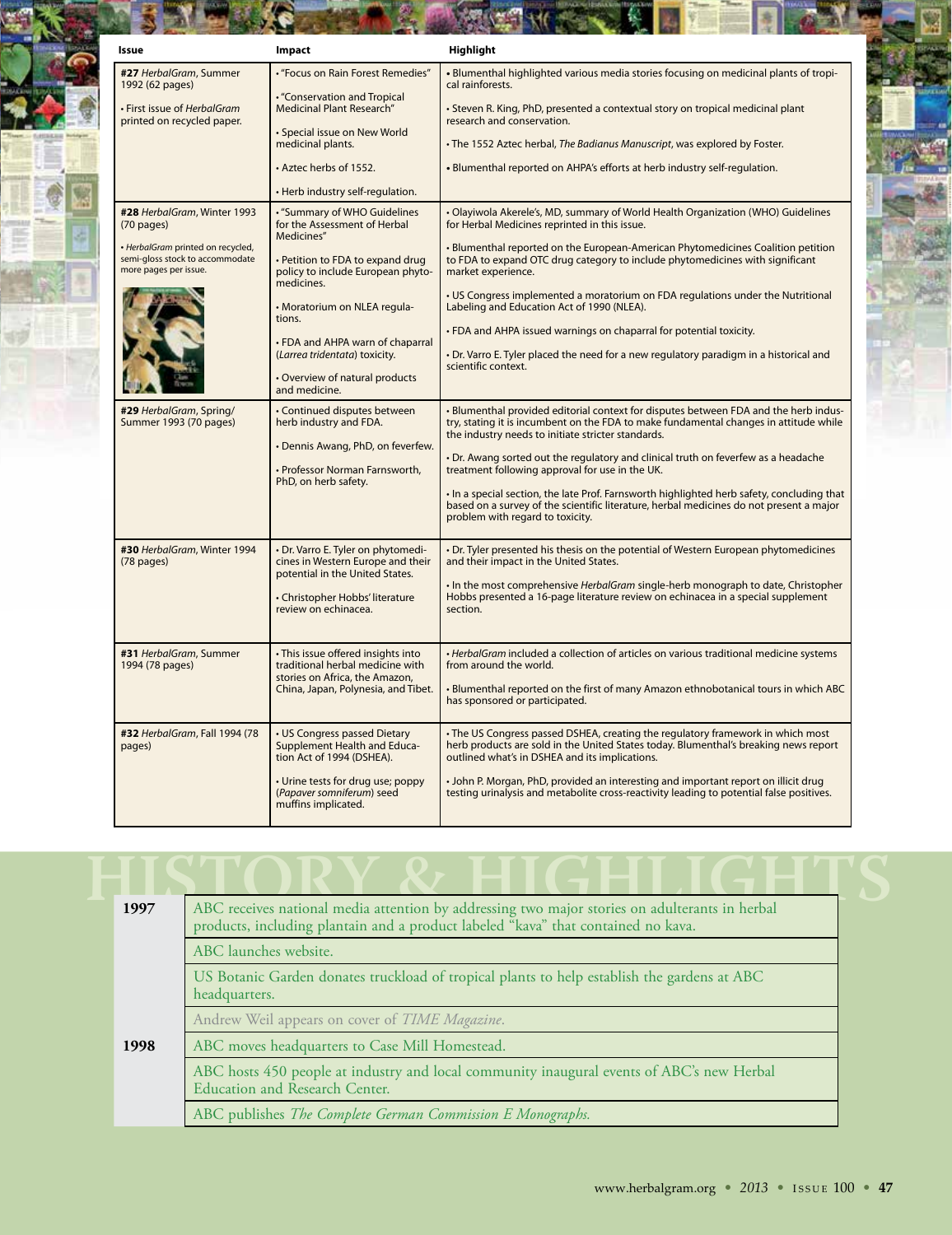| Issue                                               | Impact                                                                                                               | Highlight                                                                                                                                                                                                                                                                                                      |
|-----------------------------------------------------|----------------------------------------------------------------------------------------------------------------------|----------------------------------------------------------------------------------------------------------------------------------------------------------------------------------------------------------------------------------------------------------------------------------------------------------------|
| #33 HerbalGram, Spring 1995<br>$(78 \text{ pages})$ | · Follow-up reports and perspec-<br>tives on regulation following<br>passage of DSHEA.                               | · HerbalGram focused on legal and regulatory perspectives following passage of<br>DSHEA. President Bill Clinton's official statement is reprinted, in which he suggested<br>the legislation brought "common sense" to supplement regulation.                                                                   |
|                                                     | • A special supplement section on<br>remedies from the rainforest.                                                   | • Attorney William R. Pendergast provided a perspective of problems and solutions for<br>FDA and herb industry antagonisms (with comments from Blumenthal).                                                                                                                                                    |
|                                                     |                                                                                                                      | • A special section, "Pharmacy from the Rainforest," reported on the first ABC-co-spon-<br>sored trip to the Peruvian Amazon.                                                                                                                                                                                  |
| #34 HerbalGram, Summer<br>1995 (86 pages)           | · Ephedra sinica weight-loss<br>controversy highlighted.                                                             | • Blumenthal co-authored a comprehensive review of the botany, chemistry, medicinal<br>uses, and safety concerns of ephedra and its alkaloids.                                                                                                                                                                 |
|                                                     | • Jamaican ginger adulteration<br>leading to "Jake-leg" paralysis<br>recounted.                                      | . Reprinted article by John Parascandola on the Jamaica ginger paralysis episode of<br>the 1930s.                                                                                                                                                                                                              |
|                                                     | • European phytomedicines<br>market analysis.                                                                        | • Jörg Grünwald presented a comprehensive analysis of the economics and trends of<br>the European phytomedicine market.                                                                                                                                                                                        |
| #35 HerbalGram, Fall 1995 (86<br>pages)             | • "FDA Lifts Import Alert on Stevia"<br>• "Pharmacy from the Rainforest,"                                            | · By 1995, HerbalGram had emerged as the go-to source for perspective on herbal<br>legal and regulatory developments. In this issue, Blumenthal discussed the legal status<br>of stevia.                                                                                                                       |
|                                                     | Belize highlighted.                                                                                                  | . ABC reported on a "Pharmacy from the Rainforest" trip to Belize.                                                                                                                                                                                                                                             |
|                                                     |                                                                                                                      | · Rosita Arvigo profiled.                                                                                                                                                                                                                                                                                      |
|                                                     |                                                                                                                      | • Michael Balick, PhD, National Cancer Institute (NCI) collection efforts in Belize.                                                                                                                                                                                                                           |
| #36 HerbalGram, Spring 1996<br>(78 pages)           | . "The US Botanical Market: An<br>Overview"                                                                          | • Peggy Brevoort (longtime ABC Board of Trustees member) wrote an often-cited<br>comprehensive market report on the US botanical market.                                                                                                                                                                       |
|                                                     | • History of Chinese rhubarb<br>(Rheum spp.).                                                                        | • Clifford M. Foust, PhD, provided a remarkable overview of the history of Chinese<br>rhubarb and its circuitous route to European markets.                                                                                                                                                                    |
| #37 HerbalGram, Summer<br>1996 (78 pages)           | • Chocolate (Theobroma cacao)<br>and tea (Camellia sinensis)<br>elevated to herbs.                                   | • Robert L. Gutman, PhD, and Beung-Ho Ryu, PhD, introduced the health benefits of<br>tea in "Rediscovering Tea: An Exploration of the Scientific Literature."                                                                                                                                                  |
|                                                     | • Dr. Tyler elected to ABC Board of<br>Trustees.                                                                     | • Leanna K. Potts provided a comprehensive introduction to the emerging health<br>benefits of chocolate in "Chocolate: Past, Present, and Future of Cacao."                                                                                                                                                    |
|                                                     |                                                                                                                      | • Late-breaking news for the issue included an announcement that Dr. Tyler joined<br>founding board members, Blumenthal, Dr. Duke, and Dr. Farnsworth on the ABC<br>Board of Trustees.                                                                                                                         |
| #38 HerbalGram, Fall 1996 (78<br>pages)             | • HerbalGram covered FDA's<br>power to protect public from<br>unsafe dietary supplements, and<br>other legal issues. | • By 1996, the often-repeated mantra, "herbs [and dietary supplements] are unregu-<br>lated," began to resonate from FDA to the American media. Dr. Stephen H. McNamara<br>debunked this myth in his article, "FDA has Adequate Power and Authority to Protect<br>the Public from Unsafe Dietary Supplements." |
|                                                     | . Excerpts from book on the late<br>Harvard ethnobotanist Richard<br>Evans Schultes, PhD.                            | . In this issue, Blumenthal suggested that FDA would soon publish Good Manufactur-<br>ing Practices (GMPs) required under DSHEA, but a decade would pass before FDA<br>promulgated draft GMPs.                                                                                                                 |
|                                                     |                                                                                                                      | . The now-classic Wade Davis, PhD, book, One River: Explorations and Discoveries in the<br>Amazon Rain Forest, is excerpted, detailing the life of Dr. Schultes.                                                                                                                                               |

| 1998 | "Herbal Medicine Boom" on cover of TIME Magazine.                                                                                                                                                                                                                     |
|------|-----------------------------------------------------------------------------------------------------------------------------------------------------------------------------------------------------------------------------------------------------------------------|
| 1999 | Doody Publishing, the leading reviewer of medical titles, ranks ABC's The Complete German<br>Commission E Monographs as #2. The title was chosen from more than 3,500 published during 1998<br>and was the first alternative medicine book to qualify for this award. |
|      | ABC publishes HerbClip-on-CD, 1996-1998.                                                                                                                                                                                                                              |
|      | Consortium of Academic Health Centers for Integrative Medicine founded.                                                                                                                                                                                               |
|      | ABC hosts 600 people from Austin for a city-wide rainwater harvesting system demonstration at ABC's<br>Case Mill Homestead.                                                                                                                                           |
|      | Michael Balick, PhD, Steven Foster, and Fredi Kronenberg, PhD, join ABC Board of Trustees.                                                                                                                                                                            |
|      | ABC establishes herbal workshop series for local Austin community.                                                                                                                                                                                                    |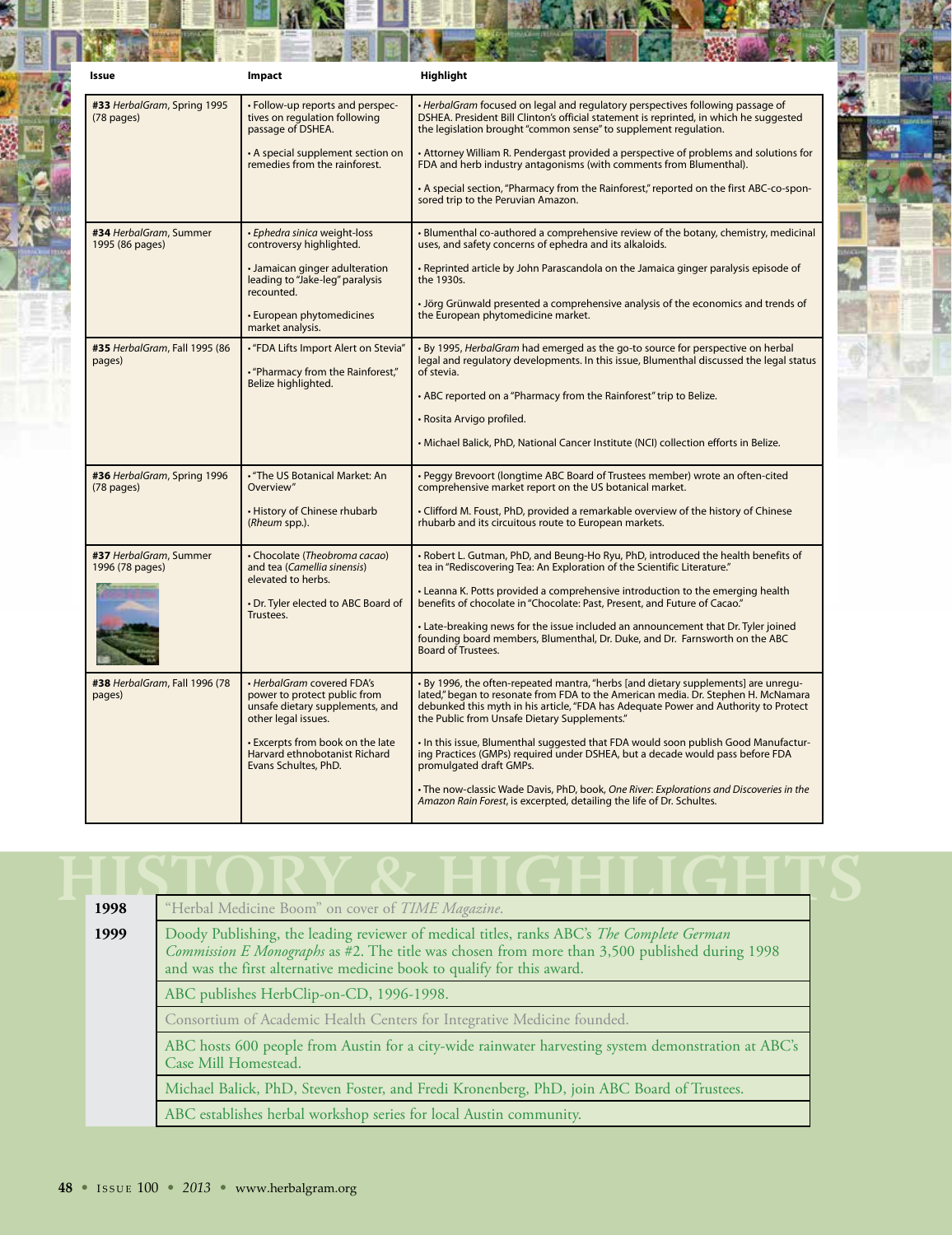| Issue                                                                                                                                                                                                                                             | Impact                                                                                                     | Highlight                                                                                                                                                                                                                                                                                                |
|---------------------------------------------------------------------------------------------------------------------------------------------------------------------------------------------------------------------------------------------------|------------------------------------------------------------------------------------------------------------|----------------------------------------------------------------------------------------------------------------------------------------------------------------------------------------------------------------------------------------------------------------------------------------------------------|
| #39 HerbalGram, Spring 1997<br>(86 pages)                                                                                                                                                                                                         | • "Kava: An Overview"                                                                                      | • Yadhu N. Singh, PhD, and Blumenthal presented a comprehensive, 24-page overview<br>of kava covering the geographical distribution, mythology, botany, culture, chemistry,<br>and pharmacology of the South Pacific's most important herb.                                                              |
| #40 HerbalGram, Summer<br>1997 (70 pages)                                                                                                                                                                                                         | • "Herbal Monographs"<br>• First American Herbal Pharma-<br>copoeia (AHP) monograph on St.<br>John's wort. | • As the herb market began to mature and become more sophisticated, quality issues<br>became paramount. In a thorough review, Blumenthal explored comprehensive<br>monographs developed by WHO, USP, ESCOP, ABC, and AHP.<br>• HerbalGram reprinted the newly formed AHP's monograph on St. John's wort. |
| #41 HerbalGram, Fall 1997 (72<br>pages)                                                                                                                                                                                                           | • "President's Commission on<br><b>Dietary Supplement Labels Issues</b><br><b>Final Report"</b>            | • McCaleb and Blumenthal provided a detailed analysis of the findings, policy guid-<br>ance, and recommended proposals to the US Congress in the final report of the Presi-<br>dent's Commission on Dietary Supplement Labels.                                                                           |
|                                                                                                                                                                                                                                                   | • "Herbs and Healing on Nicara-<br>qua's Atlantic Coast"                                                   | . Bruce Barrett, MD, PhD, contributed an extensive original paper on "Herbs and Heal-<br>ing on Nicaragua's Atlantic Coast."                                                                                                                                                                             |
| #42 HerbalGram, Spring 1998<br>(80 pages)                                                                                                                                                                                                         | • Special reprint section on the<br>history of botanicals in medicine                                      | . Excerpt from Barbara Griggs' Green Pharmacy on the Herbalist's Charter of Henry VIII.                                                                                                                                                                                                                  |
|                                                                                                                                                                                                                                                   | and pharmacy.                                                                                              | · Pictorial excerpts from Great Moments in Pharmacy: A History of Pharmacy in Pictures.                                                                                                                                                                                                                  |
|                                                                                                                                                                                                                                                   | • 100 years of botanical medi-<br>cine in American naturopathy<br>reviewed.                                | . Original paper by Francis Brinker, ND, on "The Role of Botanical Medicine in 100 Years<br>of American Naturopathy."                                                                                                                                                                                    |
| #43 HerbalGram, Summer<br>1998 (80 pages)                                                                                                                                                                                                         | · Special issue highlighted herbal<br>medicine in Africa.                                                  | • Philippe Rasoanaivo and Philippe De La Gorce contributed an extensive original<br>article on essential oils in Madagascar.                                                                                                                                                                             |
|                                                                                                                                                                                                                                                   |                                                                                                            | • Report and photo essay on the ABC "Pharmacy on Safari" workshop in South Africa.                                                                                                                                                                                                                       |
|                                                                                                                                                                                                                                                   |                                                                                                            | • Original article on the harvest, regulation, chemistry, market, cultivation and conser-<br>vation of pygeum (Prunus africana).                                                                                                                                                                         |
|                                                                                                                                                                                                                                                   |                                                                                                            | • McCaleb reported on US Agency for International Development (USAID)-sponsored<br>hibiscus (Hibiscus sabdariffa) project in Mali and West Africa.                                                                                                                                                       |
| #44 HerbalGram, Fall 1998 (80<br>pages)                                                                                                                                                                                                           | • "Botanical 'Discoveries' of Lewis<br>and Clark"                                                          | • Longtime ABC Board of Trustees member Peggy Brevoort contributed her second<br>major market analysis: "The Booming US Botanical Market: A New Overview."                                                                                                                                               |
|                                                                                                                                                                                                                                                   | · Issue focused on North Ameri-<br>can herbs.                                                              |                                                                                                                                                                                                                                                                                                          |
|                                                                                                                                                                                                                                                   | • Herb Market Review                                                                                       |                                                                                                                                                                                                                                                                                                          |
| #45 HerbalGram, Winter 1999<br>(84 pages)                                                                                                                                                                                                         | . "Flax: Ancient Herb and Modern<br>Medicine"                                                              | • Longtime contributor Steven Foster presented an extensive 16-page literature review<br>of black cohosh (Actaea racemosa, syn. Cimicifuga racemosa).                                                                                                                                                    |
| • This issue marked a new era<br>for an expanded HerbalGram,<br>introducing a "perfect bound"<br>magazine (allowing for print-<br>ing on spine). All previous<br>issues of HerbalGram since<br>1986 had a "saddle-stitched"<br>(stapled) binding. | • Review of black cohosh for<br>menopause.                                                                 | . William J. Haggerty, PhD, detailed the history and science of flax (Linum usitatis-<br>simum).                                                                                                                                                                                                         |

| 2000 | ABC publishes Herbal Medicine: Expanded Commission E Monographs.                                                                                                                                                  |  |
|------|-------------------------------------------------------------------------------------------------------------------------------------------------------------------------------------------------------------------|--|
|      | ABC publishes HerbClip-on-CD 1996-1999 with a greatly expanded search function.                                                                                                                                   |  |
|      | ABC establishes electronic content licensing program, expanding the reach of ABC's herbal information<br>through others' websites.                                                                                |  |
|      | ABC's Herbal Medicine: Expanded Commission E Monographs receives a four-star rating from Doody<br>Publishing.                                                                                                     |  |
|      | ABC publishes its 50th issue of <i>HerbalGram</i> .                                                                                                                                                               |  |
|      | ABC initiates claim-reviewed advertising in <i>HerbalGram</i> , whereby advertising claims are critically<br>reviewed by ABC staff, Advisory Board members, et al., requiring advertisers to substantiate claims. |  |
| 2001 | ABC launches redesigned website.                                                                                                                                                                                  |  |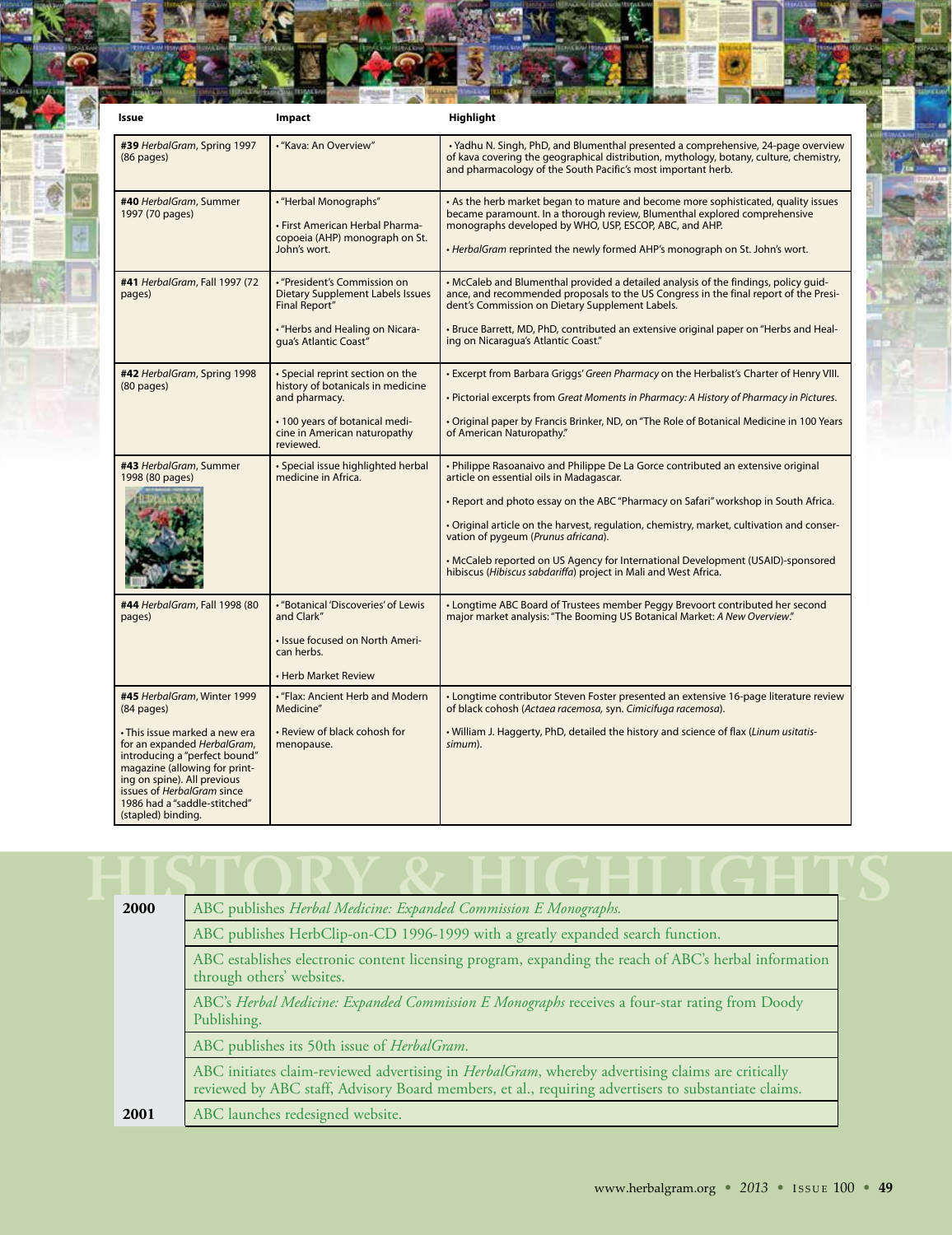| Issue                                       | Impact                                                                                                                                                                                                                                                                                                                  | <b>Highlight</b>                                                                                                                                                                                                                                                                                                                                                                                                                                                                                                                                                                                                                                                           |
|---------------------------------------------|-------------------------------------------------------------------------------------------------------------------------------------------------------------------------------------------------------------------------------------------------------------------------------------------------------------------------|----------------------------------------------------------------------------------------------------------------------------------------------------------------------------------------------------------------------------------------------------------------------------------------------------------------------------------------------------------------------------------------------------------------------------------------------------------------------------------------------------------------------------------------------------------------------------------------------------------------------------------------------------------------------------|
| #46 HerbalGram, Spring 1999<br>$(82$ pages) | • Contrasted alternative medicine<br>reporting in JAMA and NEJM.<br>· Variations in diversity of forms of<br>botanical products.                                                                                                                                                                                        | • Blumenthal reported on contrasting coverage of herbs and alternative medicine in<br>the Journal of the American Medical Association (JAMA) and the New England Journal of<br>Medicine (NEJM). JAMA was positive; NEJM was negative.<br>• Dr. Brinker contributed an extensive original paper, "Variations in Effective Botanical<br>Products: The Case for Diversity of Forms for Herbal Preparations as Supported by<br>Scientific Studies."                                                                                                                                                                                                                            |
| #47 HerbalGram, Fall 1999 (80<br>pages)     | · "Issues in Commercialization of<br><b>Medicinal Plants"</b><br>. "Heavenly Herbs and Earthly<br>Ailments: Africa as an Ethnophar-<br>macological Treasury"<br>• Update on FDA proposed regu-<br>lations on ephedrine-containing<br>dietary supplements.<br>• Herbal monographs.<br>• A five-year DSHEA retrospective. | • Steven R. King, PhD, and colleagues provided an insightful analysis of the problems<br>and prospects of the commercialization of medicinal plants as it relates to indigenous<br>rights, intellectual property rights, and conservation issues.<br>. Peter A.G.M. De Smet, PhD, presented a visually rich article on an exhibition of ethno-<br>pharmacological objects from Sub-Saharan Africa displayed at the Afrika Museum in<br>Berg en Dal, Netherlands.<br>• Blumenthal covered FDA's proposed regulation on ephedrine-containing dietary<br>supplements, an update on various herbal monograph publications, and a retrospec-<br>tive of DSHEA after five years. |
| #48 HerbalGram, Spring 2000<br>$(82$ pages) | . FDA issued final rules for struc-<br>ture/function claims.<br>• Report on silphium, an extinct<br>contraceptive herb from the<br>ancient world.                                                                                                                                                                       | • Loren Israelsen and Blumenthal apprised a confused herb industry of the nuance of<br>allowable structure/function claims under DSHEA after FDA issues final rules.<br>• Henry C. Koerper, PhD, and Daniel E. Moerman, PhD, asked if silphium (silphion), an<br>over-exploited Mediterranean plant known as a contraceptive in the ancient world,<br>offered lessons for today. The plant was harvested to extinction.                                                                                                                                                                                                                                                    |
| #49 HerbalGram, Summer<br>2000 (82 pages)   | • Herb/drug interactions.<br><b>Excerpt from When Healing</b><br>Becomes a Crime, the story of<br>Harry Hoxsey's cancer treatment.                                                                                                                                                                                      | . As herb/drug interaction concerns were raised in medical journals and popular<br>media, Blumenthal provided introductory consideration for understanding herb/drug<br>interactions.<br>• An extensive excerpt from Kenny Ausubel's When Healing Becomes a Crime: The<br>Amazing Story of the Hoxsey Cancer Clinics and the Return of Alternative Therapies.                                                                                                                                                                                                                                                                                                              |
| #50 HerbalGram, Fall 2000 (82<br>pages)     | • USP publishes saw palmetto<br>(Serenoa repens) monograph.<br>· Original research on herbal<br>tonics used by cancer patients.                                                                                                                                                                                         | • Blumenthal reported on USP's saw palmetto monograph, with positive comments on<br>the herb from Consumer Reports.<br>• Mary Ann Richardson and colleagues published original findings of an NCI/National<br>Center for Complementary and Alternative Medicine (NCCAM) funded study on<br>patterns of use of Flor-Essence <sup>®</sup> and Essiac <sup>®</sup> by cancer patients.                                                                                                                                                                                                                                                                                        |
| #51 HerbalGram, Winter 2001<br>$(82$ pages) | • Focus on fungi.<br>· History of echinacea.<br>• Herbs from Ukraine and Georgia.<br>• Amazon Village Green Pharmacy.                                                                                                                                                                                                   | • Paul Stamets contributed to articles on fungi including "New Anti-Viral Compounds"<br>from Mushrooms" and "The Ancient Noble Polypore: A Mushroom of Many Mysteries."<br>. Michael Flannery contributed a piece on the history of echinacea leading to its<br>modern use.<br>• Tanya Kuritz, PhD, wrote about medicinal plants from Eastern Europe: Ukraine and<br>Georgia.<br>• Roger Mustalish, PhD, and Rebecca L. Baxter profiled a remarkable green pharmacy<br>in Sucuari in the Peruvian Amazon.                                                                                                                                                                  |

| 2001 | ABC becomes a non-voting, member-based organization with new Charter Membership Program.                                                                             |
|------|----------------------------------------------------------------------------------------------------------------------------------------------------------------------|
|      | ABC's Media Education Campaign launches with distribution of three North American Precis<br>Syndicate (NAPS) releases for ginkgo, saw palmetto, and St. John's wort. |
|      | Natural Health Magazine inducts Blumenthal into its Hall of Fame with 30 international leaders.                                                                      |
|      | Nutraceuticals World lists Blumenthal among its top-10 innovators in natural health.                                                                                 |
| 2002 | ABC launches HerbClip Online and HerbalGram Online.                                                                                                                  |
|      | Herb Society of America names Blumenthal its honorary president (2002-2004).                                                                                         |
|      | ABC selects Thieme Medical Publishers as the exclusive international distributor of The ABC Clinical<br>Guide to Herbs.                                              |
|      | ABC's Media Education Campaign continues with major press releases on kava and St. John's wort.                                                                      |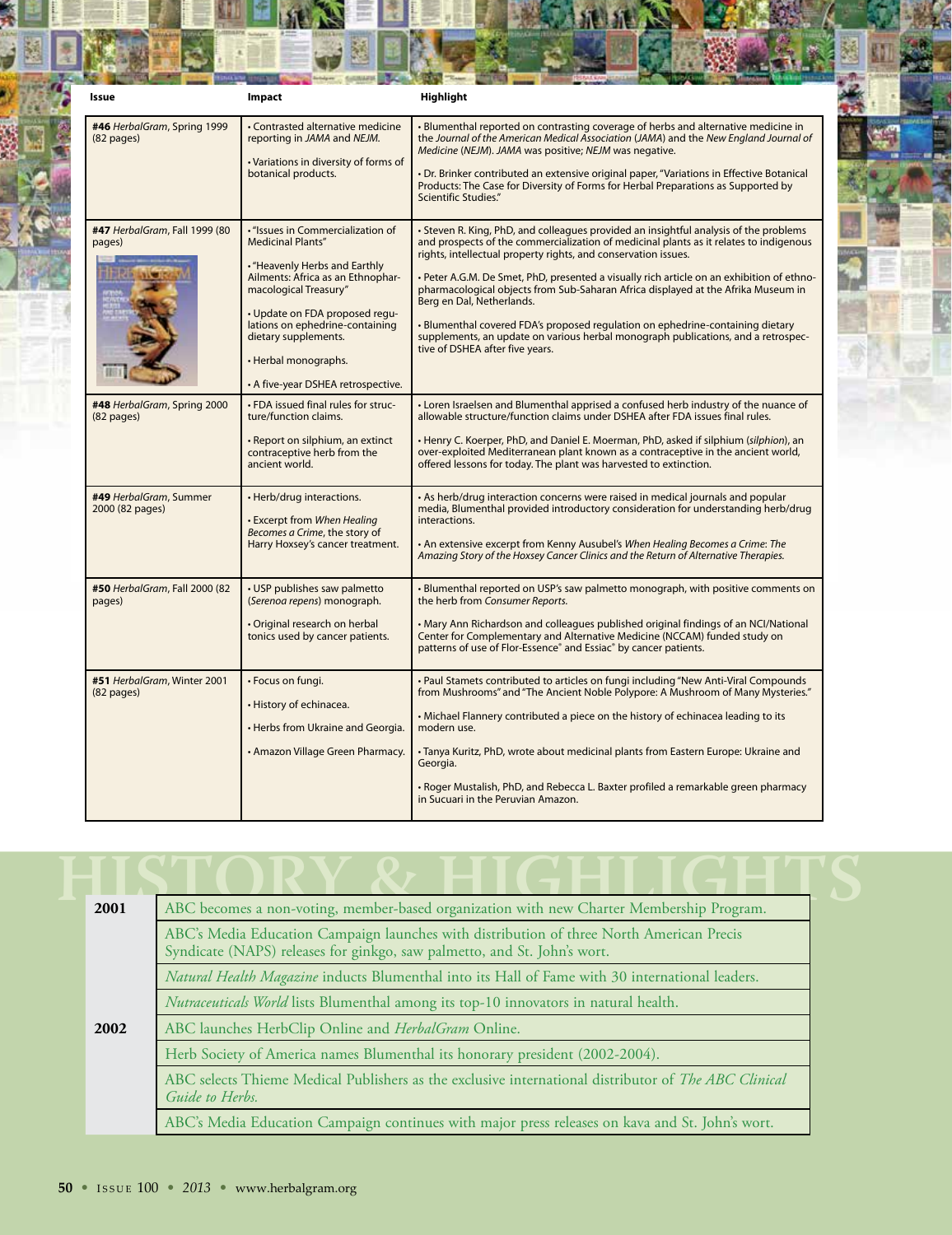| Issue                                                                                                                         | Impact                                                                                                                                                                                                                                                                                                | <b>Highlight</b>                                                                                                                                                                                                                                                                                                                                                                                                                                                                             |
|-------------------------------------------------------------------------------------------------------------------------------|-------------------------------------------------------------------------------------------------------------------------------------------------------------------------------------------------------------------------------------------------------------------------------------------------------|----------------------------------------------------------------------------------------------------------------------------------------------------------------------------------------------------------------------------------------------------------------------------------------------------------------------------------------------------------------------------------------------------------------------------------------------------------------------------------------------|
| #52 HerbalGram, Spring 2001<br>$(80 \text{ pages})$                                                                           | · "AHPA Publishes Guidelines for<br><b>Botanical Extracts"</b><br>. FDA and AHPA warn of toxic-<br>ity associated with Aristolochia<br>species.                                                                                                                                                       | • Included papers introducing the Ginseng Evaluation Program and the consistency of<br>standardized ginseng extracts, along with an editorial by Blumenthal on "What is Herb<br>Standardization?"<br>• Dr. Richard Evans Schultes (1915-2001), the "Father of 20th-Century Ethnobotany,"<br>remembered by colleagues and students.                                                                                                                                                           |
| #53 HerbalGram, Summer<br>2001 (80 pages)<br>• Last HerbalGram issued in<br>conjunction with the Herb<br>Research Foundation. | · Federal Trade Commission (FTC)<br>cracks down on Internet health<br>claims.<br>• FDA and FTC acted on comfrev<br>as most manufacturers had<br>discontinued selling comfrey<br>products.                                                                                                             | . Noel Porter, PhD, introduced manuka oil (Leptospermum scoparium) as a native New<br>Zealand antibacterial.<br>. Michael McGuffin contributed a paper on analytical tools for ensuring herb quality.<br>. Kerry Bone in "Standardized Extracts: Neither Poison nor Panacea" outlined the pros<br>and cons of chemically standardized extracts.                                                                                                                                              |
| #54 HerbalGram, Spring 2002<br>$(80$ pages)<br>· First issue published solely<br>by the American Botanical<br>Council.        | • AHPA announced self-regulation<br>policies on safety labeling and<br>patient disclosure.<br>• Alcoholic herbal extracts<br>deemed not a health problem, as<br>herb industry wins California Prop<br>65 case.                                                                                        | • Dr. Varro E. Tyler (1926-2001), ABC board member and leading pharmacognosist<br>remembered by friends and colleagues; interspersed with Dr. Tyler's paper, "Herbal<br>Medicine at the Crossroads: The Challenge of the 21st Century."<br>· Subhuti Dharmananda, PhD, presented an extensive essay, "The Nature of Ginseng:<br>Traditional Use, Modern Research and the Question of Dosage."<br>. Paul Stamets contributed an original paper on "Novel Antimicrobials from Mush-<br>rooms." |
| #55 HerbalGram, Summer<br>2002 (74 pages)                                                                                     | · Paul D. Rubin tackled legal<br>implications of "failure to warn"<br>for herb/drug interactions and<br>suggested guidelines for appro-<br>priate labels.                                                                                                                                             | • As the kava liver safety controversy heated up, Blumenthal turned to expert analyses<br>of case reports that showed insufficient evidence to make causal connections.<br>• Eric Yarnell, ND, and Kathy Abascal discussed variability of natural products in an<br>essay on "Dilemmas of Traditional Botanical Research."                                                                                                                                                                   |
| #56 HerbalGram, Fall 2002 (74<br>pages)<br>HERBAIGRAN<br>Rhodiola<br>i≓Kesea                                                  | . "White House Commission on<br><b>Complementary and Alternative</b><br>Medicine Issues Final Report"<br>. Farm Bill restricted use of the<br>name "ginseng" in commerce to<br>Panax species; "Siberian ginseng"<br>(Eleutherococcus senticosus)<br>relegated to "eleuthero" in the US<br>herb trade. | . In a cover article, Richard P. Brown, MD, Pat Gerbarg, MD, and Zakir Ramazanov, MD,<br>reviewed the traditions and science on Rhodiola rosea.<br>. New science on the emerging field of medicinal mushrooms is reviewed by Solomon<br>P. Wasser, PhD.                                                                                                                                                                                                                                      |
| #57 HerbalGram, Winter 2003<br>(74 pages)                                                                                     | • "USP Establishes Botanical Advi-<br>sory Panel"<br>- "Assessment on Herb-Drug Inter-<br>actions in Literature Shows Many<br>Case Reports Lack Adequate<br>Information to Determine Reli-<br>ability"<br>• "European Union Passes Tradi-<br>tional Herbal Medicines Directive"                       | . Dr. Dennis Awang explored the etymology and definition of "ginseng."<br>• Dr. Bruce Barrett offered a definitive review on the safety of echinacea.                                                                                                                                                                                                                                                                                                                                        |

| 2002 | ABC adds HerbMedPro <sup>™</sup> to content licensing program and as a benefit of membership.                                                                                                            |
|------|----------------------------------------------------------------------------------------------------------------------------------------------------------------------------------------------------------|
|      | HerbalGram #56's cover story on Rhodiola rosea introduces the herb to the public.                                                                                                                        |
|      | ABC receives North American Precis Syndicate Certificate of Excellence for Superior Achievement in<br>Media Relations.                                                                                   |
| 2003 | ABC debuts The ABC Clinical Guide to Herbs as reference book and continuing education module.                                                                                                            |
|      | Blumenthal makes presentation on herbal medicine to the Herb Society of America, one of the first<br>presentations by HSA on medicinal herbs.                                                            |
|      | ABC hosts first Medicinal Herb Fest at its headquarters.                                                                                                                                                 |
|      | ABC donates the American Botanical Council Heber Youngken Sr. Medicinal Plant Herbarium<br>(salvaged from the Massachusetts College of Pharmacy) to the Botanical Research Institute of Texas<br>(BRIT). |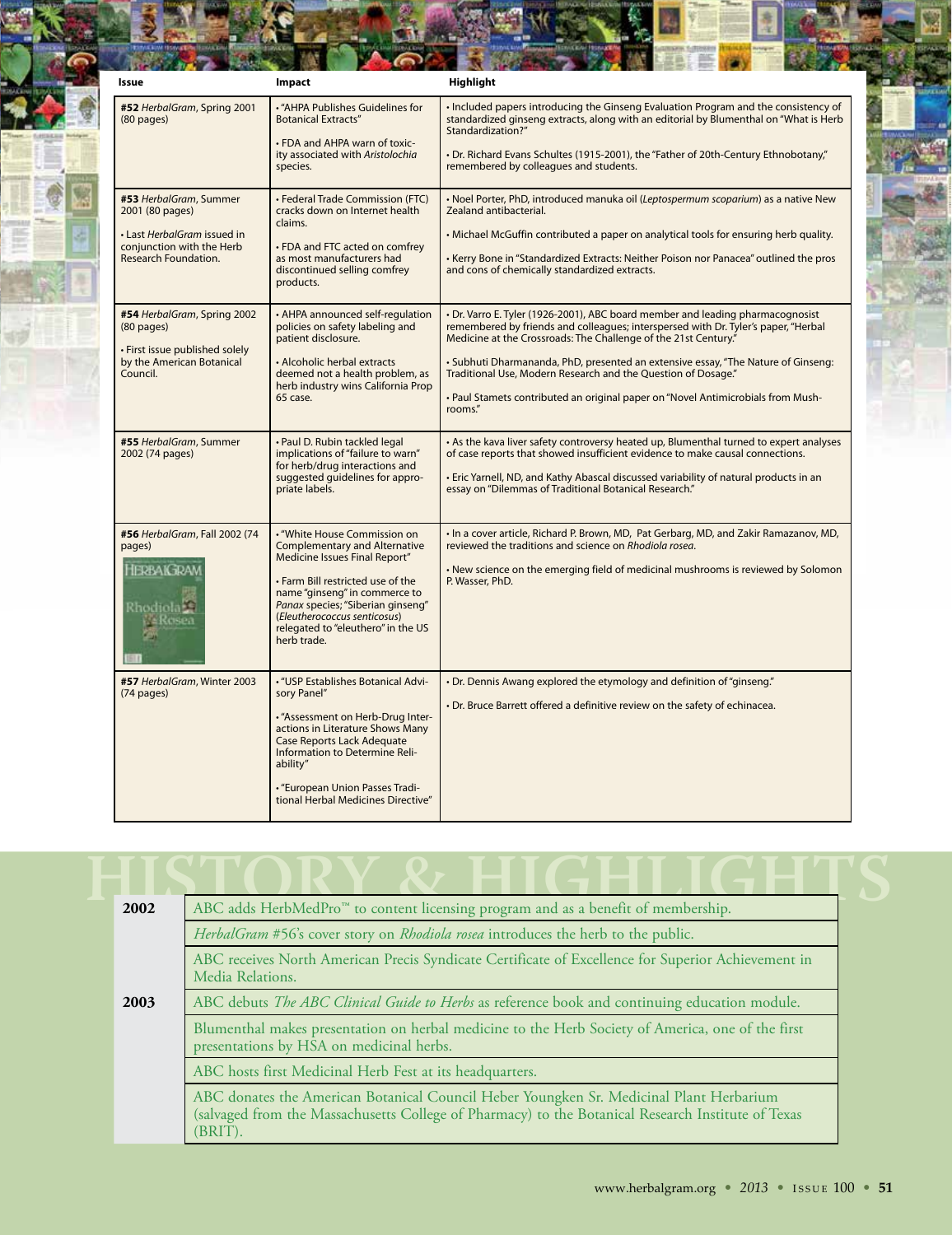| Issue                                                             | Impact                                                                                                                                                                                                                                                                                                       | Highlight                                                                                                                                                                                                                                                                                                                                                                                                                                                 |
|-------------------------------------------------------------------|--------------------------------------------------------------------------------------------------------------------------------------------------------------------------------------------------------------------------------------------------------------------------------------------------------------|-----------------------------------------------------------------------------------------------------------------------------------------------------------------------------------------------------------------------------------------------------------------------------------------------------------------------------------------------------------------------------------------------------------------------------------------------------------|
| #58 HerbalGram, Spring 2003<br>$(74 \text{ pages})$<br>HERBAIGRAM | • FDA issued proposed rules for<br>current Good Manufacturing<br>Practices (cGMPs) for dietary<br>supplement manufacturers.<br>• Bioterrorism Act overview and<br>implications reported.<br>• Analysis of 5,700-year-old<br>peyote (Lophophora williamsii)<br>button retained active levels of<br>mescaline. | . Stephen Harrod Buhner offered a quest commentary on arguments against stan-<br>dardization of professional herbalist practice.<br>• Loren Israelsen and Thomas D. Aarts presented a reality check for the herb industry<br>on the possibilities of a post-DSHEA world.<br>. Blumenthal reported on FDA's proposed Ephedra warnings and their implications.<br>• Chapter on chamomile excerpted from The ABC Clinical Guide to Herbs.                    |
| #59 HerbalGram, Summer<br>2003 (80 pages)                         | · Industry concerned about<br>alleged drug-like manufacturing<br>requirements of FDA's proposed<br><b>Good Manufacturing Guidelines</b><br>under DSHEA.<br>• FDA censorship of health claims<br>eroded by court cases supporting<br>free speech.                                                             | . An extensive survey of kava use in traditional societies of Pacific Islands by seven<br>experts revealed no links between kava and liver toxicity.<br>• Laurie Erickson, PhD, reviewed research on antioxidant and anti-mutagenic activity<br>of South Africa's rooibos (Aspalathus linearis) tea.<br>. In a quest commentary, Cindy Bloom, PhD, discussed why collections of native spiri-<br>tual objects for intellectual pursuits are unacceptable. |
| #60 HerbalGram, Fall 2003 (80<br>pages)                           | • Adverse event reports over-<br>stated.<br>• FDA adopted AHPA's Herbs of<br>Commerce, 2d ed. as officially<br>recognized source of common<br>names.                                                                                                                                                         | • Blumenthal and Richard Kingston untangled the issue of adverse event reporting on<br>herb products, particularly Ephedra sinica and flaws in how data is manipulated and<br>reported.<br>• FDA published notice to adopt AHPA's Herbs of Commerce, 2d ed. as quidance for<br>common names.                                                                                                                                                              |
| #61 HerbalGram, Winter 2004<br>$(80$ pages)                       | • FDA banned ephedra.<br>· St. John's wort served as exam-<br>ple of challenges in herb farm-<br>ing; perspective of the late herb<br>grower Marlin Huffman.                                                                                                                                                 | . FDA announced ban on ephedra-containing dietary supplement products, which,<br>as Blumenthal stated in his "Dear Reader" column, illustrated that FDA has power to<br>enforce DSHEA.<br>- Peter J. Houghton, PhD, revealed the potential of sage (Salvia officinalis) in Alzheim-<br>er's disease research.<br>• Marlin Huffman described challenges in herb farming — the case of St. John's wort.                                                     |
| #62 HerbalGram, Spring 2004<br>$(80$ pages)                       | • "British Government Calls for<br><b>Regulation of Herbal Practitioners</b><br>and Acupuncturists in UK"<br>• FTC weighed in on deceptive<br>weight-loss advertising.                                                                                                                                       | • Definitive ethnobotanical review of devil's club (Oplopanax horridus), an important<br>medicinal and spiritual plant among indigenous people of the Pacific Northwest.<br>• Review of lycopene (from tomatoes) and its function in human health.<br>. Rakesh M. Amin provided legal perspective on FDA's ephedra ban.                                                                                                                                   |
| #63 HerbalGram, Summer<br>2004 (80 pages)                         | • Tenth anniversary of the passage<br>of DSHEA highlighted.<br>• University of Exeter celebrated<br>10 years of reviewing scientific<br>studies on complementary and<br>alternative medicine.                                                                                                                | · Four original papers detailed botanical standards, chemical references standards,<br>developing standards, and using bioassays for testing activity.<br>. In a quest editorial, Edzard Ernst, MD, lead author of numerous meta-reviews of<br>herbal clinical studies, defended good science on herbs and phytomedicines.                                                                                                                                |

| 2003 | Consumers receive the first mass-market herb products bearing labels through ABC's Safety Labeling<br>Program, on Pharmavite's Nature's Resource herb line. |
|------|-------------------------------------------------------------------------------------------------------------------------------------------------------------|
|      | ABC's Media Education Campaign generates 90 million impressions in national media coverage.                                                                 |
|      | Aveda sponsors fundraiser in New York City to launch The ABC Clinical Guide to Herbs.                                                                       |
|      | Peggy Brevoort and Morris Shriftman join ABC Board of Trustees.                                                                                             |
|      | Tai Sophia offers its first classes of new masters programs in Herbal Medicine and Applied Healing<br>Arts.                                                 |
| 2004 | ABC launches ABC Herbal Information Course online with the collaboration of Virgo Publishing.                                                               |
|      | ABC launches HerbalEGram, ABC's monthly electronic newsletter for members.                                                                                  |
|      | ABC Safety Assessment Program expands to offer companies marketing herbal dietary supplements the<br>use of ABC's peer-reviewed Safety Assessment Reports.  |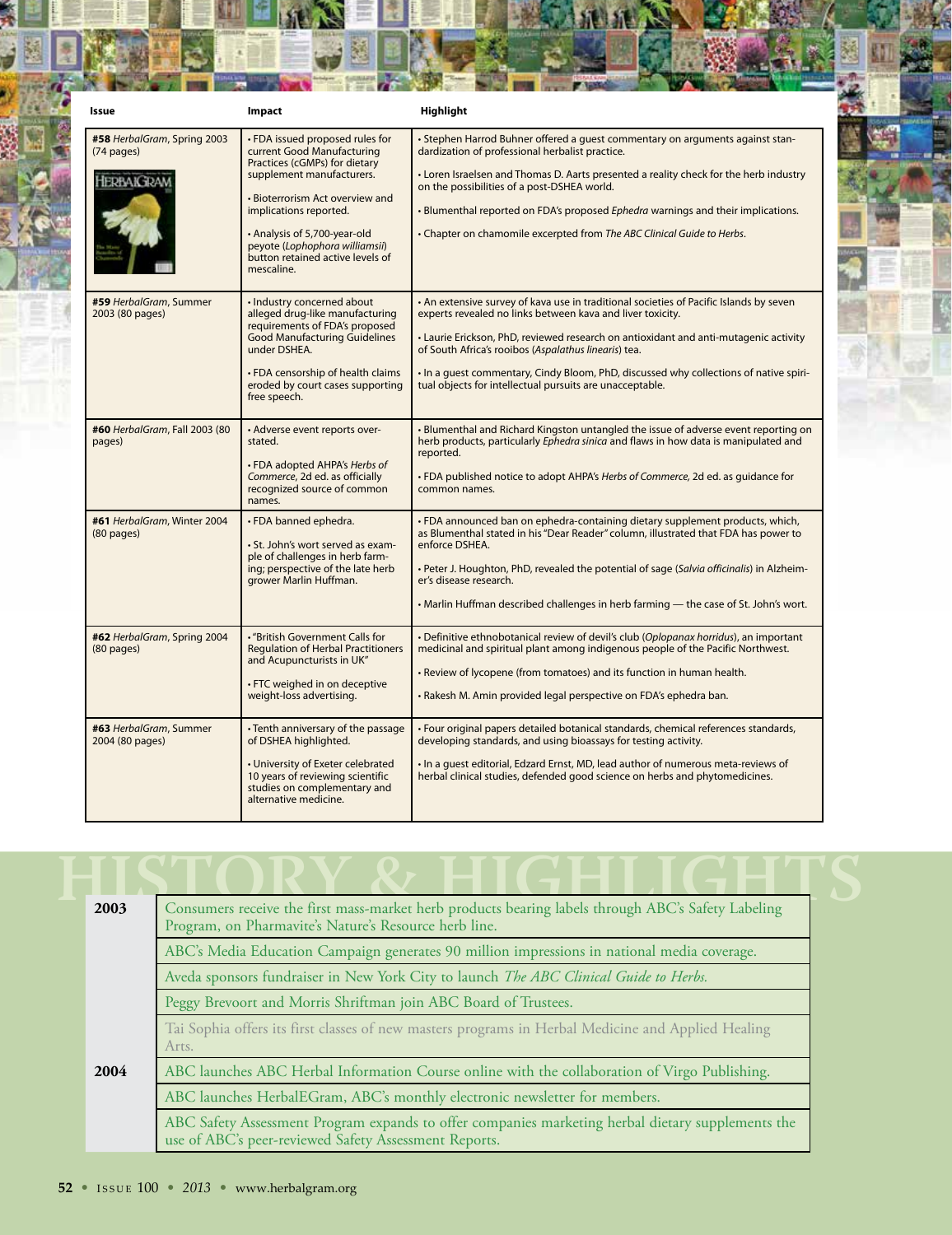| Issue                                       | Impact                                                                                                                                                                                                    | Highlight                                                                                                                                                                                                                                                                                              |
|---------------------------------------------|-----------------------------------------------------------------------------------------------------------------------------------------------------------------------------------------------------------|--------------------------------------------------------------------------------------------------------------------------------------------------------------------------------------------------------------------------------------------------------------------------------------------------------|
| #64 HerbalGram, Fall 2004 (80<br>pages)     | · FDA issued final guidance for<br>industry for developing botanical<br>drugs.<br>. WHO approved artemisinin for<br>treatment of malaria in Africa.                                                       | • Marie K. Whybark reviewed the growing trend of dietary supplement manufacturers<br>subscribing to third-party independent certifications of manufacturing quality.<br>• Josef Brinckmann informed readers about the creation of social and environmental<br>responsibility in herbal supply chains.  |
| #65 HerbalGram, Winter 2005<br>$(80$ pages) | · Tieraona Low Dog, MD,<br>appointed Director of Botanical<br>Medicine at University of Arizona.<br>• Naturally occurring DHEA<br>exempted from ban on dietary<br>supplement designer steroids.           | • Kenneth Jones informed readers of the antioxidant and antiobesity potential of<br>purple corn.<br>• Robin DiPasquale, ND, introduced the Aboca Museum's history of herbal medicine in<br>a beautiful photographic essay.<br>• WHO Guidelines on Good Agricultural and Collection Practices reviewed. |
| #66 HerbalGram, Spring 2005<br>$(80$ pages) | • ABC filed comments on FDA's<br>New Dietary Ingredients draft.<br>• Herb sales reported to be down<br>7.4% in mainstream markets.<br>• Survey showed 36% of American<br>adults use medical alternatives. | . Dr. Wade Davis shared a sampling from Richard Evans Schultes' The Lost Amazon: The<br>Photographic Journey.<br>. Wolfgang Kathe, PhD, provided details on the revised WHO/IUCN/WWF Guidelines on<br>the Conservation of Medicinal Plants.                                                            |
| #67 HerbalGram, Summer<br>2005 (80 pages)   | · German government reconsid-<br>ered kava ban.<br>· Survey showed women want<br>more information on alternative<br>menopause therapies from their<br>doctors.                                            | • Major feature reviewed clinical trials on effectiveness of ginkgo (Ginkgo biloba)<br>preparations in healthy, mentally intact adults.                                                                                                                                                                |
| #68 HerbalGram, Fall 2005 (80<br>pages)     | • Echinacea is the focus of media<br>attention following a negative<br>clinical trial.<br>· St. John's wort extract found to<br>be safer and as effective as Paxil <sup>®</sup> .                         | • An article highlighted the history of Ayurvedic medicinal plants and conservation<br>strategies for long-term sustainability.<br>• Historical frescoes from an ancient Greek site revealed saffron's (Crocus sativus)<br>history as a medicinal herb.                                                |
| #69 HerbalGram, Winter 2006<br>$(80$ pages) | . AHPA initiatives on self-regula-<br>tion announced.<br>• ABC announced the first Ameri-<br>can Botanical Celebration at Expo<br>West in Anaheim, California.                                            | • AHPA's Michael McGuffin provided a guest editorial on herb industry initiatives to<br>self-regulate herb products against a backdrop of negative press.<br>- Feature on herbal medicines in Belarus looked at post-Soviet-era herb use and devel-<br>opment.                                         |

| 2004 | The average number of monthly visitors to www.herbalgram.org through direct access and ABC<br>electronic content licensees exceeds 85,000, an increase of 59% over 2003. |  |
|------|--------------------------------------------------------------------------------------------------------------------------------------------------------------------------|--|
|      | ABC adds Herbal Body Care data set to website, underwritten by Tom's of Maine.                                                                                           |  |
|      | Blumenthal co-authors and edits Rational Phytotherapy 5 <sup>th</sup> ed., based on the leading text in Germany.                                                         |  |
| 2005 | HerbClip™ launches FasTrak articles to deliver timelier studies and articles from the scientific and<br>clinical literature.                                             |  |
|      | ABC's HerbClip <sup>™</sup> launches HerbClip News.                                                                                                                      |  |
|      | The average number of monthly visitors to www.herbalgram.org through direct access and our licensees<br>exceeds 165,000.                                                 |  |
|      | ABC introduces Healthy Ingredients online database.                                                                                                                      |  |
|      | ABC launches ABC Herbal Information Course 2.                                                                                                                            |  |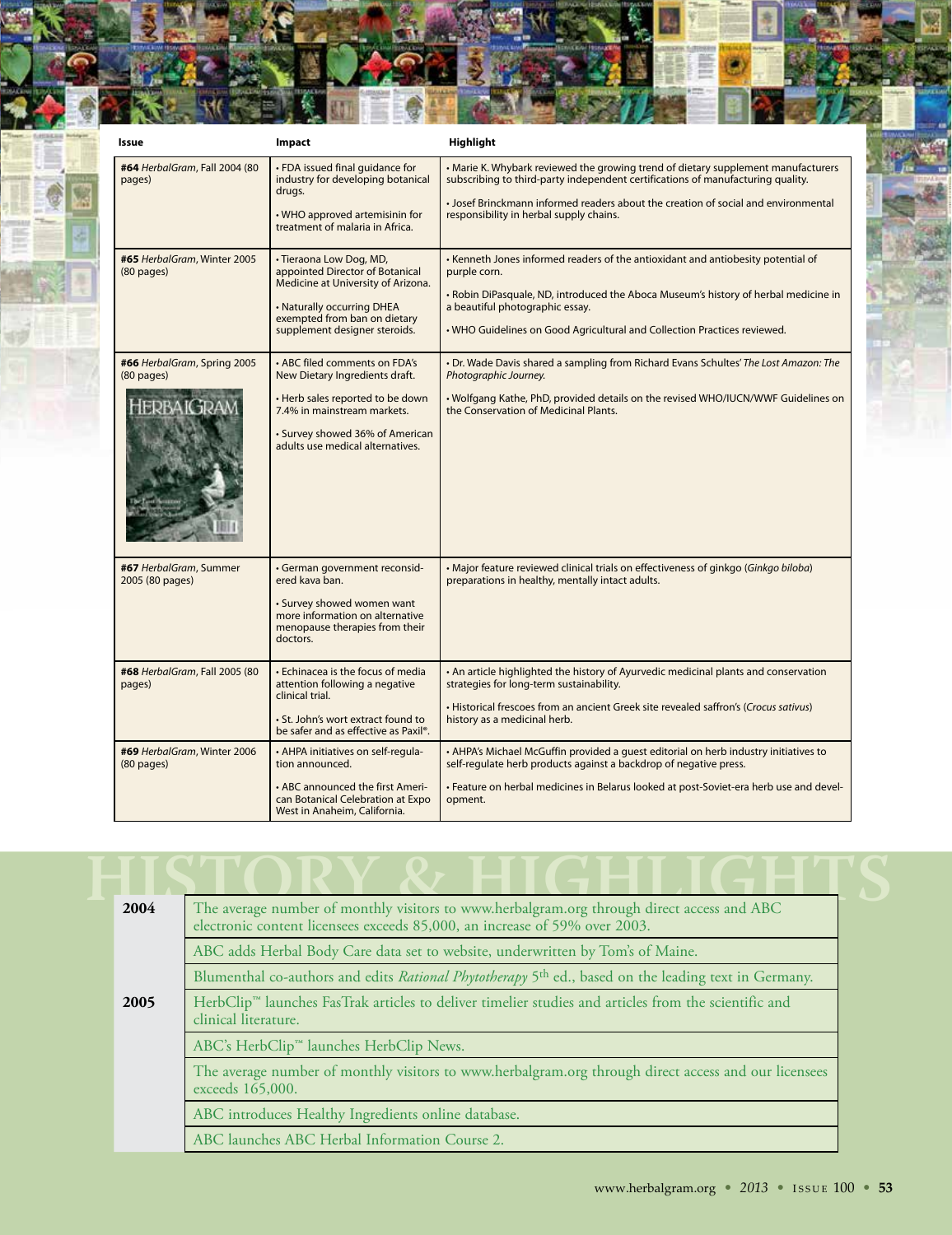| Issue                                                          | Impact                                                                                                                                                                                                                                                                                                                                                                                                      | Highlight                                                                                                                                                                                                                                                                                                                                                              |
|----------------------------------------------------------------|-------------------------------------------------------------------------------------------------------------------------------------------------------------------------------------------------------------------------------------------------------------------------------------------------------------------------------------------------------------------------------------------------------------|------------------------------------------------------------------------------------------------------------------------------------------------------------------------------------------------------------------------------------------------------------------------------------------------------------------------------------------------------------------------|
| #70 HerbalGram, Spring 2006<br>$(80$ pages)<br><b>HERBAIGI</b> | <b>Guest editorials:</b><br>• Dr. Edzard Ernst on "the unaf-<br>fordable cost of not funding<br>research in herbal medicine."<br>• Dr. Bruce Barrett on echinacea-<br>a reasonable choice for preven-<br>tion or treatment of the common<br>cold, but a meta-analysis reinvigo-<br>rates debate over benefits.<br>• EU Quality Control Guidelines<br>for Traditional Herbal Medicinal<br>Products proposed. | . Blumenthal wrote on government restrictions on wild ginseng root harvest.<br>. Dr. Dennis Awang on star anise (Illicium verum) as the starting material for the flu<br>drug Tamiflu® and securing adequate supplies.                                                                                                                                                 |
| #71 HerbalGram, August -<br>October 2006 (80 pages)            | • First warning for liver associa-<br>tion with products labeled "black<br>cohosh" issued by Australian<br>regulatory authorities.<br>• Supreme Court upheld the right<br>of religious groups to access the<br>psychoactive South American<br>herb mixture ayahuasca.<br>. WHO surveyed global herbal<br>regulatory schemes.                                                                                | • Vincent Lebot provided a detailed original article on the diverse factors affecting<br>the quality and safety of kava preparations, exploring the practices in South Pacific<br>communities.<br>• Original paper by J. J. Gagnier, ND, et al. on the CONSORT guidelines to improve the<br>quality of reporting and evaluating randomized controlled trials on herbs. |
| #72 HerbalGram, November<br>2006 - January 2007 (80<br>pages)  | • Appeals court upheld ephedra<br>ban.<br>• EU and Health Canada issued<br>liver warnings for "black cohosh"<br>labeled products.<br>• FDA denied medicinal value of<br>smoked marijuana.                                                                                                                                                                                                                   | • Feature on herbs of Montenegro by Steven Foster.<br>. Review and justification by taxonomists who re-wrote Echinacea taxonomy.<br>• An editorial asked if <i>Echingceg</i> taxonomic reclassification was warranted.                                                                                                                                                 |
| #73 HerbalGram, February -<br>April 2007 (80 pages)            | · President signed law requir-<br>ing reporting of serious adverse<br>events of dietary supplements<br>and OTC drugs.<br>• AHPA developed database of<br>"old dietary ingredients."<br>· International standards for<br>sustainable harvest of wild medic-<br>inal plants developed.                                                                                                                        | • More on quality criteria for kava by Mathias Schmidt, PhD, and where quality issues<br>may have led to alleged adverse liver events.<br>- Feature on Brazilian women's efforts to promote sustainable harvest of wild rose-<br>wood (Aniba rosaeodora).                                                                                                              |
| #74 HerbalGram, May - July<br>2007 (80 pages)                  | • "FDA Approves Special Green Tea<br>Extract as a New Topical Drug for<br><b>Genital Warts."</b><br>· HerbalGram stopped including<br>"authority" citations with botani-<br>cal names.                                                                                                                                                                                                                      | . Feature by Kevin Spelman and Jill Yesko on Jamaica's forgotten Cinchona gardens.<br>• Courtney Cavaliere reported on conservation and illegal harvest of slippery elm<br>(Ulmus rubra) bark.                                                                                                                                                                         |

86 Ħ

| 2005 | ABC completes Virtual Garden Tour and posts the tour on its website.                                                                                                                                            |
|------|-----------------------------------------------------------------------------------------------------------------------------------------------------------------------------------------------------------------|
| 2006 | ABC coordinates and helps launch first HerbDay event on October 14, 2006, with the HerbDay<br>Coalition of five herbal nonprofits planning grass-root activities nationwide.                                    |
|      | First annual American Botanical Celebration held. ABC gives out inaugural ABC James A. Duke<br>Excellence in Botanical Literature Award and ABC Norman R. Farnsworth Excellence in Botanical<br>Research Award. |
|      | Neil Blomquist joins ABC Board of Trustees.                                                                                                                                                                     |
|      | ABC publishes new book with the Missouri Botanical Gardens, The Identification of Medicinal Plants:<br>A Handbook of the Morphology of Botanicals in Commerce.                                                  |
|      | ABC embarks on a strategic planning process and long-range plan.                                                                                                                                                |
|      | FDA approves the first botanical prescription drug, Veregen <sup>®</sup> (sinecatechins), from green tea extract.                                                                                               |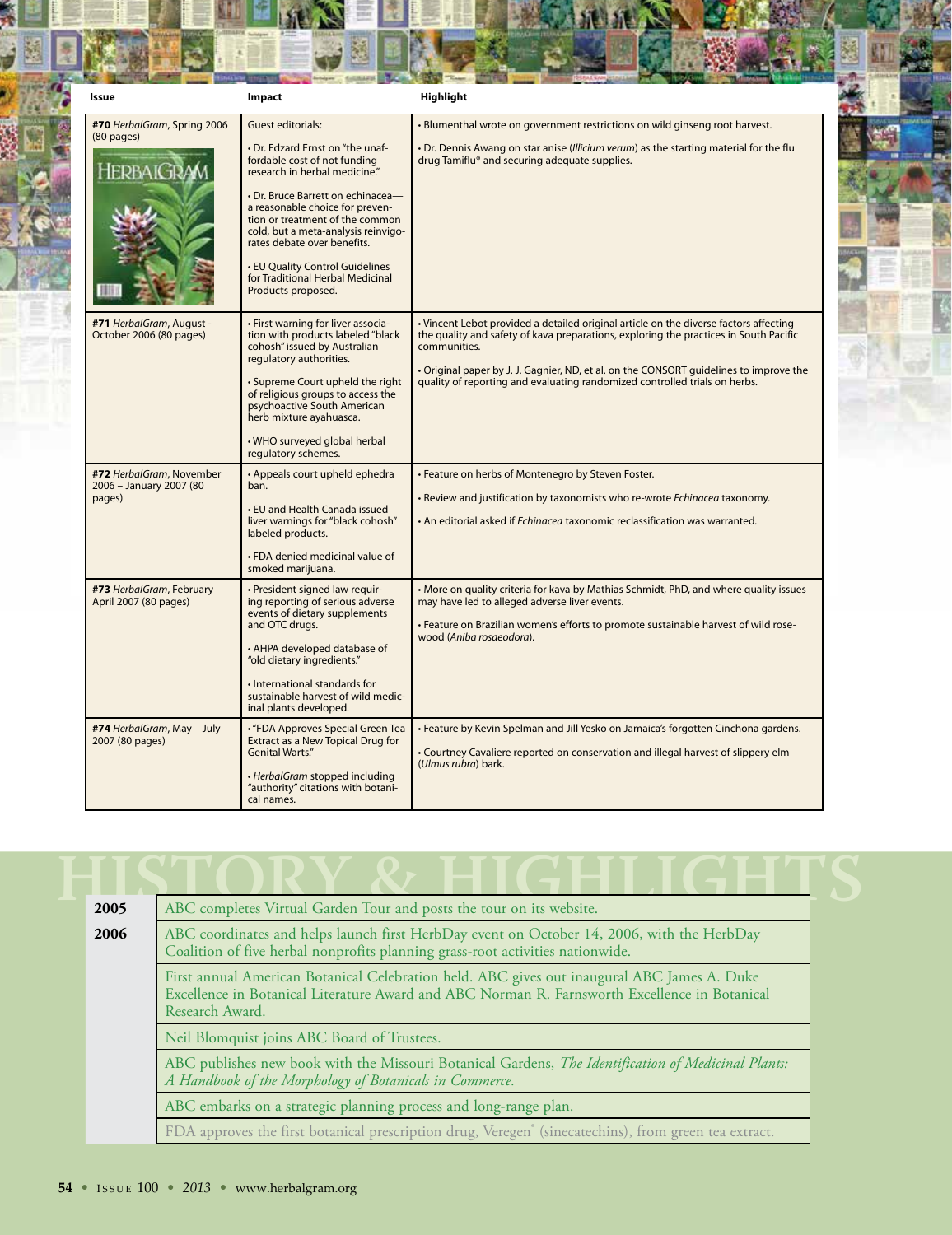| Issue                                                                                                                     | Impact                                                                                                                                                                                                                                                | Highlight                                                                                                                                                                                                                                                                                                                                                                                                    |
|---------------------------------------------------------------------------------------------------------------------------|-------------------------------------------------------------------------------------------------------------------------------------------------------------------------------------------------------------------------------------------------------|--------------------------------------------------------------------------------------------------------------------------------------------------------------------------------------------------------------------------------------------------------------------------------------------------------------------------------------------------------------------------------------------------------------|
| #75 HerbalGram, August -<br>October 2007 (80 pages)                                                                       | • 300th anniversary of the birth of<br>Carl Linnaeus honored by Paul A.<br>Cox. PhD.<br>• US Supreme Court denied<br>appeal of ephedra ban.                                                                                                           | • Josef Brinckmann on Peruvian allegations of biopiracy of maca (Lepidium meyenii)<br>and the ethical and legal implications.<br>. Wisconsin American ginseng (Panax guinguefolius) growers fought to protect product<br>reputation and remain in business.                                                                                                                                                  |
| #76 HerbalGram, November<br>2007 - January 2008 (80<br>pages)                                                             | . "Review of FDA's Final GMPs for<br><b>Dietary Supplements"</b><br>. Worldwide growth of naturo-<br>pathic profession highlighted.                                                                                                                   | • Extensive featured book review on Paul Stamets' Mycelium Running: How Mushrooms<br>Can Save the World, and implications of the groundbreaking research.<br>. Feature on the revival of traditional healing by Mayans in southern Belize.                                                                                                                                                                   |
| #77 HerbalGram, February -<br>April 2008 (80 pages)<br><b>IERBAIGRAM</b><br>Calendala<br>$\Box$<br><b>Herbart Be Year</b> | • "USP Opens Facility in China to<br><b>Test Raw Materials for Dietary</b><br>Supplements"<br>• Comments on FDA's cGMP<br>interim rule filed by trade orga-<br>nizations.                                                                             | • Feature on the Botanical Garden of Padua, the world's oldest continuing botanical<br>garden dating from 1545.<br>• ABC released its first Product Specific Monograph on CVT-E002 (COLD-fX <sup>®</sup> ).<br>• Fascinating original pictorial article by Dr. Daniel Moerman on Native American<br>herbal prescription sticks revealed an attempt to record plant prescriptions in the face<br>of genocide. |
| #78 HerbalGram, May - July<br>2008 (80 pages)                                                                             | • ABC acquired HerbMed data-<br>bases.<br>• Survey found that most physi-<br>cians and nurses use and recom-<br>mend dietary supplements.<br>• AHPA provided tools for manu-<br>facturers to test for bilberry<br>(Vaccinium myrtillus) adulteration. | • Bradley C. Bennett, PhD, contributed a major feature on the theory of the Doctrine of<br>Signatures through two millennia, providing evidence of its utility as a mnemonic tool,<br>especially in pre-literate societies.<br>• Review on history and principles of Japan's Kampo traditional medicine system and<br>modern research on its ancient formulas.                                               |
| #79 HerbalGram, August -<br>October 2008 (80 pages)                                                                       | • Albert Hofmann (1906-2008)<br>eulogized.<br>. Wisdom Natural Brands first to<br>market stevia (Sweetleaf <sup>®</sup> ) as a<br>natural sweetener (rather than<br>dietary supplement) based on<br><b>GRAS</b> self-determination.                   | . Feature by Katie Welch, PhD, on the potential of herbs in adjunct treatment of<br>thyroid disease.<br>. Review article on the use and properties of marula (Sclerocarya birrea) oil from south-<br>ern Africa for cosmetic natural products.                                                                                                                                                               |
| #80 HerbalGram, November<br>2008 - January 2009 (80<br>pages)                                                             | • ABC released research mono-<br>graph on POM Wonderful® pome-<br>granate (Punica granatum) juice.<br>· HerbalGram celebrated 25 years!                                                                                                               | • Dr. Dennis Awang detailed differences of ginsenosides in both American and Asian<br>ginseng and various product forms.<br>• Lena Bezman, MD, reviewed the quality and content of herbal clinical trials in<br>21st-century Russian journals.                                                                                                                                                               |

| 2008                            | ABC announces first Varro E. Tyler Commercial Investment in Botanical Research Award.                                        |  |  |
|---------------------------------|------------------------------------------------------------------------------------------------------------------------------|--|--|
|                                 | Natural Foods Merchandiser names Blumenthal a "Natural Legacy."                                                              |  |  |
|                                 | ABC acquires HerbMed and HerbMedPro databases from Alternative Medicine Foundation.                                          |  |  |
|                                 | Bernadette Marriott, PhD, joins ABC Board of Trustees.                                                                       |  |  |
|                                 | ABC's Adopt-an-Herb Program begins; companies underwrite compilation for specific herbs on ABC's<br>HerbMedPro database.     |  |  |
| 2009                            | ABC releases series of beautiful, educational e-cards, which are free to members and registered users of<br>the ABC website. |  |  |
| ABC publishes 4,000th HerbClip. |                                                                                                                              |  |  |
|                                 | HerbClip goes paperless, completely online.                                                                                  |  |  |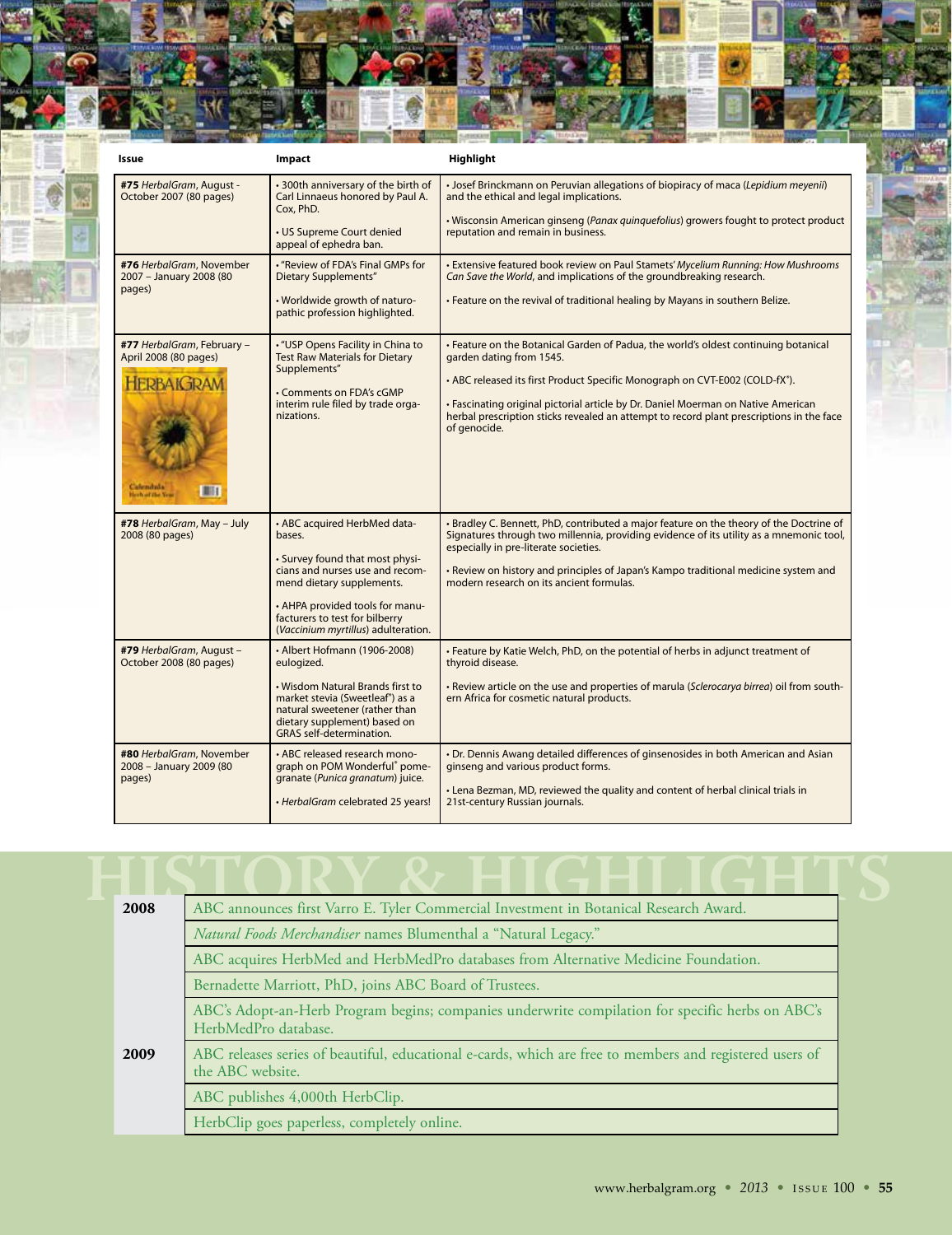| Issue                                                         | Impact                                                                                                                                                                                                                               | Highlight                                                                                                                                                                                                                                                                                                                                                                            |
|---------------------------------------------------------------|--------------------------------------------------------------------------------------------------------------------------------------------------------------------------------------------------------------------------------------|--------------------------------------------------------------------------------------------------------------------------------------------------------------------------------------------------------------------------------------------------------------------------------------------------------------------------------------------------------------------------------------|
| #81 HerbalGram, February -<br>April 2009 (80 pages)           | • "FDA Accepts Safety of Two<br>Stevia Preparations for Food and<br><b>Beverage Use"</b>                                                                                                                                             | • Courtney Cavaliere wrote a major original feature on the effects of climate change on<br>medicinal plants.                                                                                                                                                                                                                                                                         |
|                                                               | · Indiana Botanic Gardens cele-<br>brated 100 years.                                                                                                                                                                                 | . Researchers surveyed traditional herbal use in border communities of Ciudad Juarez,<br>Mexico, and El Paso, Texas, finding the highest use of herbs for medicinal purposes in<br>any part of the United States.                                                                                                                                                                    |
|                                                               | • Enzymatic Therapy becomes<br>part of Schwabe and Nature's<br>Way.                                                                                                                                                                  |                                                                                                                                                                                                                                                                                                                                                                                      |
| #82 HerbalGram, May - July<br>2009 (80 pages)                 | • Herbal community mourned the<br>loss of three important figures:<br>Madalene Hill, Nina Etkin, PhD,<br>and Michael Moore.<br>. Barriers erected on the rise<br>and fall of Hoodia gordonii as a<br>weight-loss supplement.         | • Dr. Francis Brinker provided perspective on managing and interpreting the complexi-<br>ties of herbal research.<br>• Courtney Cavaliere explored the growing market for dietary supplement products for<br>pets and their regulatory challenges.                                                                                                                                   |
| #83 HerbalGram, August -<br>October 2009 (80 pages)           | . "WHO Congress Passes Beijing<br><b>Declaration on Traditional Medi-</b><br>cine"<br>• Survey shows newspapers<br>under-report positive herbal clini-<br>cal trials, tending toward sensa-                                          | • Original paper by A. Boesi, PhD, and F. Cardi, PhD, on the use and harvesting tech-<br>niques among Tibetan people for Cordyceps sinensis.<br>• England's Royal Botanic Gardens, Kew, celebrated 250th anniversary.                                                                                                                                                                |
| #84 HerbalGram, November<br>2009 - January 2010 (80<br>pages) | tionalizing negative biases.<br>• Impact of FDA's cGMPs on<br>dietary supplements on small<br>manufacturers highlighted.<br>• Trade associations comment<br>on FDA's proposed policy on<br>economically motivated adultera-<br>tion. | . Major feature on "Ramuan," the traditional medicine of Malaysia, by Steven Foster.<br>• Kevin Spelman, PhD, reviewed perspective on traditional malarial treatments vs.<br>"silver bullet" drugs.<br>. Feature on the sustainable development of dragon's blood (Croton lechleri) in the<br>Peruvian Amazon.                                                                       |
| #85 HerbalGram, February -<br>April 2010 (80 pages)           | • 2009 US government stimu-<br>lus money funded new herbal<br>research.<br>• Traditional medicine in Cuba<br>explored.                                                                                                               | • Anthony B. Cunningham and Josef Brinckmann revealed schisandra (Schisandra)<br>chinensis) production project in China linking sustainability and right livelihoods.<br>. Original review on safety and efficacy of Garcinia cambogia's hydroxycitric acid.<br>. Ian B. Cole and Dr. Michael Balick explored the effect of lunar influence on chemical<br>variations in botanicals. |
| #86 HerbalGram, May - July<br>2010 (80 pages)                 | • "European Union Prepares for<br><b>Full Enforcement of Traditional</b><br><b>Medicine Requlations"</b>                                                                                                                             | • Courtney Cavaliere's cover story on conservation of animals used in traditional reme-<br>dies and possible herbal alternatives.<br>. In a related feature, Matthew Cimino, PhD, explored the power of DNA testing to<br>ensure the identity and quality of herbal products.                                                                                                        |

 $\overrightarrow{a}$ 越

| 2008 | Margaret Wittenberg joins ABC Board of Trustees.                                                                                                             |  |
|------|--------------------------------------------------------------------------------------------------------------------------------------------------------------|--|
| 2009 | Dr. Oz Show premieres.                                                                                                                                       |  |
| 2010 | ABC launches "Herbal Insight" segments on popular public television series "Healing Quest,"<br>co-hosted by Olivia Newton-John; reaches millions of viewers. |  |
|      | Blumenthal receives the prestigious Varro E. Tyler Prize from the American Society of Pharmacognosy.                                                         |  |
| 2011 | Blumenthal is awarded the 2012 Jean Andrews Visiting Faculty Fellowship at the University of Texas.                                                          |  |
|      | CNN article reports that half of Americans use supplements.                                                                                                  |  |
| 2012 | PDF access to <i>HerbalGram</i> becomes available online.                                                                                                    |  |
|      | New Hope Natural Media inducts Blumenthal into its Hall of Legends.                                                                                          |  |
|      | The Lloyd Library and Museum names Blumenthal as its first Honorary Advisory Board Member.                                                                   |  |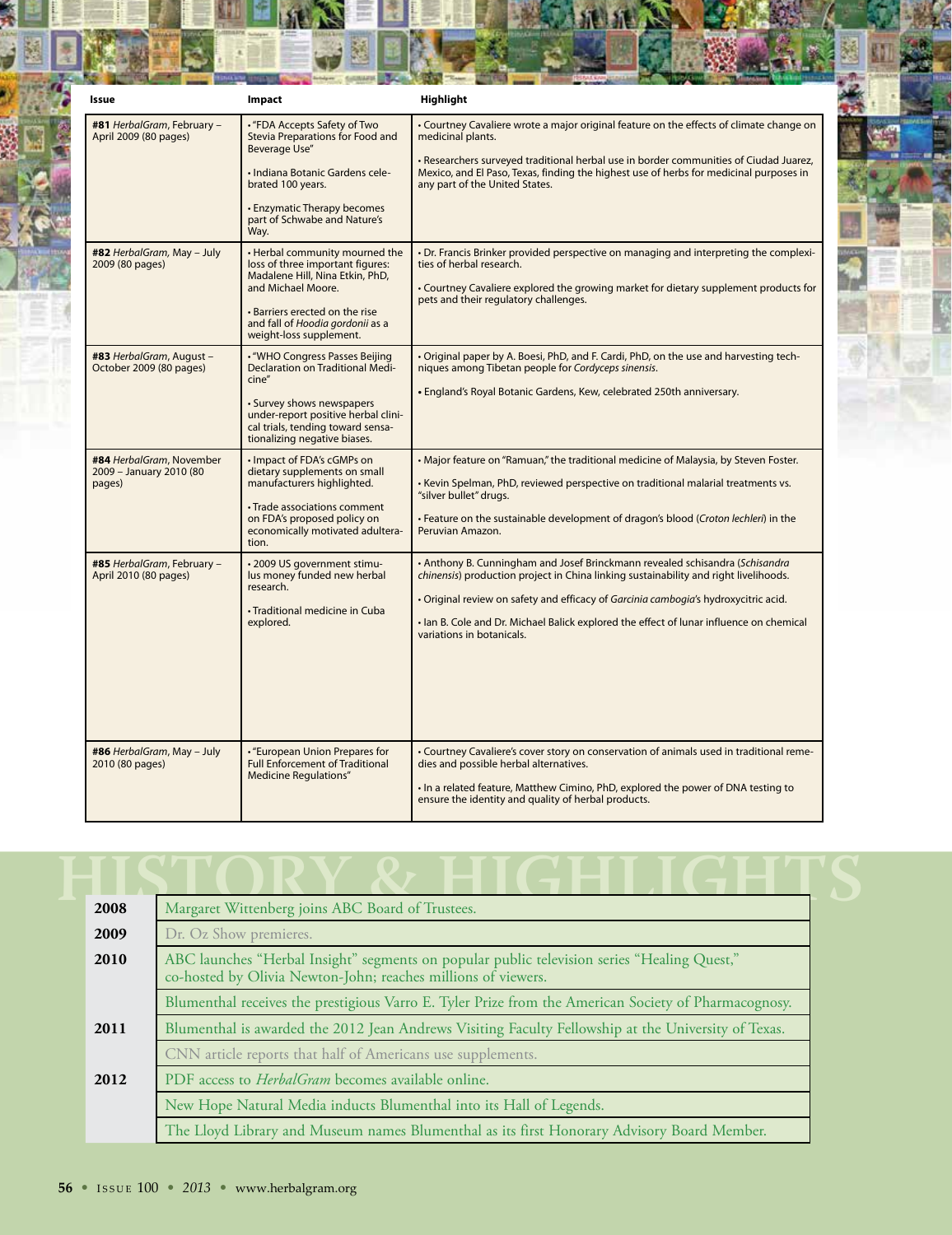| Issue                                                                                  | Impact                                                                                                                                                                                                                                                                                               | Highlight                                                                                                                                                                                                                                                                                                                       |
|----------------------------------------------------------------------------------------|------------------------------------------------------------------------------------------------------------------------------------------------------------------------------------------------------------------------------------------------------------------------------------------------------|---------------------------------------------------------------------------------------------------------------------------------------------------------------------------------------------------------------------------------------------------------------------------------------------------------------------------------|
| #87 HerbalGram, August -<br>October 2010 (80 pages)                                    | · Efforts to increase sustainable<br>harvest of Ayurvedic medicinal<br>plants highlighted.                                                                                                                                                                                                           | · Rafael Ocampo and Dr. Michael Balick featured Semillas Sagradas, the Sacred Seed<br>Sanctuary at Finca Luna Nueva in Costa Rica (an idea that has since emerged as a<br>global program).                                                                                                                                      |
|                                                                                        | • Blumenthal receives Varro E.<br>Tyler Prize from the American<br>Society of Pharmacognosy.                                                                                                                                                                                                         | • Uwe Koetter, PhD, and Martin Biendl, PhD, provided a definitive review of the historic<br>and modern medicinal uses of hops (Humulus lupulus).                                                                                                                                                                                |
| #88 HerbalGram, November<br>2010 - January 2011 (80<br>pages)                          | • Bypassing the dietary supple-<br>ment route, a Chinese cardiotonic<br>patent medicine enters FDA-<br>approved Phase II clinical trials.                                                                                                                                                            | · Josef Brinckmann and Kerry Hughes presented an original feature on ethical trading<br>and fair trade certification for botanicals.<br>• Lindsay Stafford Mader reviewed the potential of essential oils against drug-resistant<br>bacteria.                                                                                   |
| #89 HerbalGram, February -<br>April 2011 (80 pages)                                    | · Guest editorial by Dr. Dennis<br>Awang on the history of regulat-<br>ing herbal products from a Cana-<br>dian perspective.<br>• Andrew Shao, PhD, explains<br>dietary supplements cGMP<br>requirements for ingredient-<br>supplier qualifications.                                                 | • Review on the safety of bitter orange (Citrus x aurantium) and p-synephrine.<br>• Review of ethnobotany of Liqusticum spp., featuring osha, in North America.                                                                                                                                                                 |
| #90 HerbalGram, May - July<br>2011 (80 pages)<br><b>HERBAIGRAM</b><br><b>INFLUENCE</b> | • "UK Herbalists to be Licensed"<br>. WHO implemented traditional<br>medicine classification.<br>· South Africa's Council for<br>Scientific and Industrial Research<br>rights granted to Phytopharm<br>for hoodia handed back to South<br>Africa.                                                    | • The continuing story for development of standard reference materials for analysis of<br>dietary supplements.<br>• Alexander Panossian, PhD, and Hildebert Wagner, PhD, reviewed the history, biologi-<br>cal activity, and clinical benefits of adaptogens.                                                                   |
| #91 HerbalGram, August -<br>October 2011 (80 pages)                                    | · Sustainable harvesting programs<br>for wild medicinal herbs devel-<br>oped in four Eastern European<br>countries.<br>• National Cancer Institute<br>acknowledged therapeutic bene-<br>fits of cannabis.                                                                                            | • Longtime contributor Josef Brinckmann explored reproducible herb quality as the<br>key ingredient for reproducible safety and efficacy.                                                                                                                                                                                       |
| #92 HerbalGram, November<br>2011 - January 2012 (80<br>pages)                          | • Dr. Norman R. Farnsworth (1930-<br>2011) fondly remembered.<br>• The American Botanical Council,<br>American Herbal Pharmacopoeia,<br>and the University of Mississippi's<br>National Center for Natural Prod-<br>ucts Research announced the<br>ABC-AHP-NCNPR Botanical Adul-<br>terants Program. | • A tribute to renowned medicinal plant researcher and longtime ABC Trustee, Dr.<br>Norman R. Farnsworth, who died September 10, 2011, at age 81.<br>• Steven Foster reviewed the history of adulteration of herbs, spices, and botanical<br>drugs, the first publication from the ABC-AHP-NCNPR Botanical Adulterants Program. |

| 2012                             | ABC introduces online database of <i>The ABC Clinical Guide to Herbs</i> .                                                                               |  |  |
|----------------------------------|----------------------------------------------------------------------------------------------------------------------------------------------------------|--|--|
|                                  | Thomas Newmark joins ABC Board of Trustees.                                                                                                              |  |  |
|                                  | ABC launches "Herbal News & Events" weekly online newsletter.                                                                                            |  |  |
|                                  | ABC Publishes 5,000th HerbClip.                                                                                                                          |  |  |
|                                  | FDA approves second botanical drug (first oral botanical drug), crofelemer - derived from South<br>American croton tree bark sap - for chronic diarrhea. |  |  |
| 2013                             | <i>HerbalGram</i> turns 30!                                                                                                                              |  |  |
| ABC celebrates 25th anniversary. |                                                                                                                                                          |  |  |
|                                  | ABC celebrates 20th anniversary of HerbClip.                                                                                                             |  |  |
|                                  | ABC publishes 100th issue of HerbalGram.                                                                                                                 |  |  |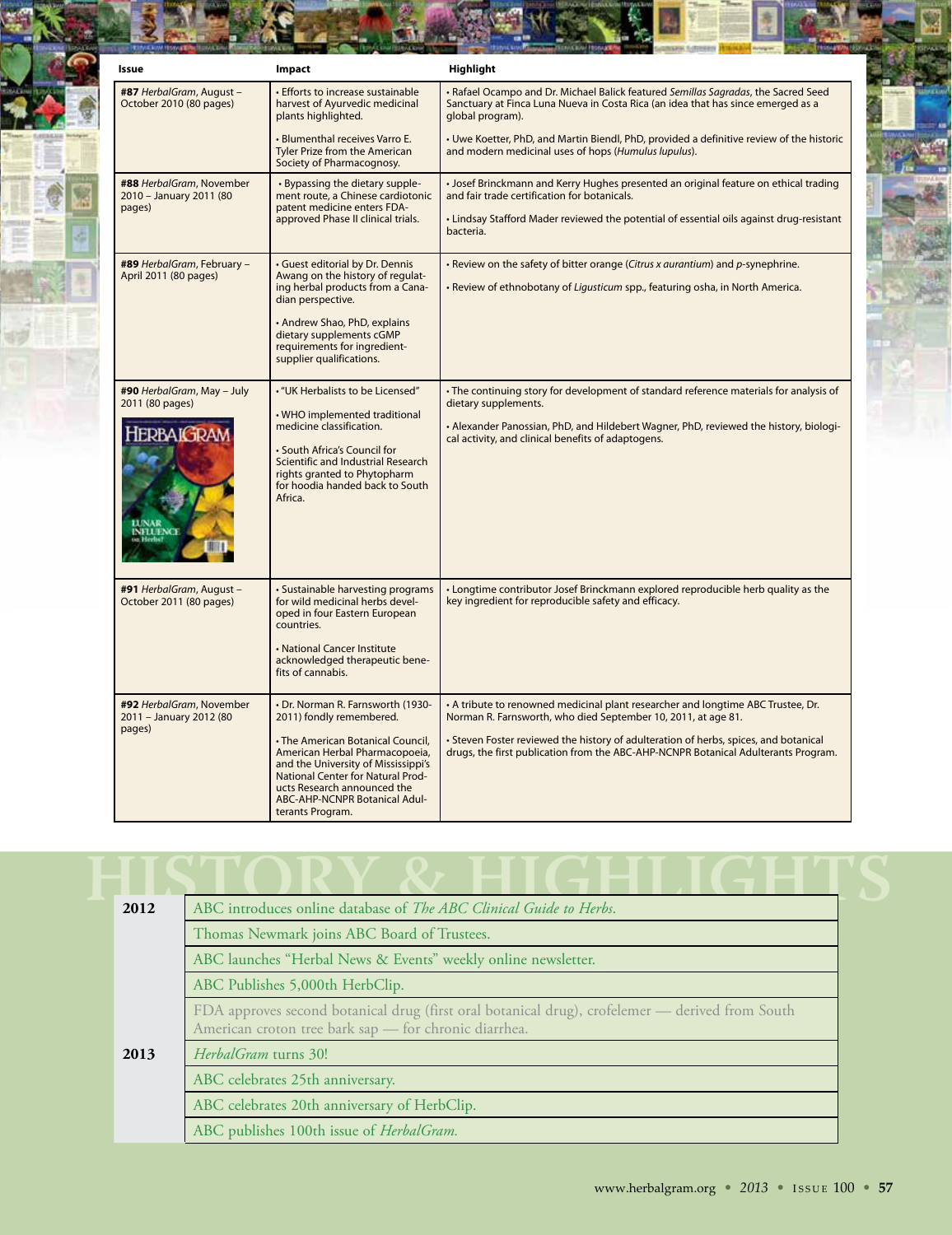| Issue                                                                                | Impact                                                                                                                                                                                                                                                                                                                                              | Highlight                                                                                                                                                                                                                                                                                                                                                                                                                                                                                                                                                                        |
|--------------------------------------------------------------------------------------|-----------------------------------------------------------------------------------------------------------------------------------------------------------------------------------------------------------------------------------------------------------------------------------------------------------------------------------------------------|----------------------------------------------------------------------------------------------------------------------------------------------------------------------------------------------------------------------------------------------------------------------------------------------------------------------------------------------------------------------------------------------------------------------------------------------------------------------------------------------------------------------------------------------------------------------------------|
| #93 HerbalGram, February -<br>April 2012 (80 pages)                                  | • "ABC, AHP, and AHPA Provide<br><b>Identify Information on Star Anise</b><br>Confusion"                                                                                                                                                                                                                                                            | Second article in the Botanical Adulterants Program by Steven Foster published on<br>the adulteration of skullcap with American germander.                                                                                                                                                                                                                                                                                                                                                                                                                                       |
|                                                                                      | • Center for Science in the Public<br>Interest's petition for St. John's<br>wort label warning deemed inac-<br>curate by herb experts.                                                                                                                                                                                                              | . The myth of the "unregulated herb industry" dispelled in an extensive, definitive<br>article by R. William Soller, PhD, Holly J. Bayne, and Christopher Shaheen.                                                                                                                                                                                                                                                                                                                                                                                                               |
| #94 HerbalGram, May - July<br>2012 (80 pages)                                        | · Greg Cumberland presented a<br><b>Guest Editorial on economically</b><br>motivated integrity vs. economi-<br>cally motivated adulteration.<br>• ABC Clinical Guide to Herbs<br>became available online.                                                                                                                                           | • A major feature reviewed the health benefits of medicinal Chinese teas, with an<br>emphasis on fermented teas.<br>• John H. Cardellina II, PhD, exposed adulteration of commercial "grapefruit seed<br>extract" with synthetic disinfectants.                                                                                                                                                                                                                                                                                                                                  |
| #95 HerbalGram, August -<br>October 2012 (80 pages)                                  | • Project for sustainable produc-<br>tion of schisandra (profiled in<br>HerbalGram #85) awarded a<br>United Nation's "Equator Prize."                                                                                                                                                                                                               | . Excerpt from the English translation of The Ambonese Herbal of Rumphius.<br>· Singapore's oldest TCM manufacturer, Eu Yan Sang, profiled.<br>• DMAA, a stimulating chemical claimed by marketers as being a plant-derived chemi-<br>cal, confirmed synthetic.                                                                                                                                                                                                                                                                                                                  |
| #96 HerbalGram, November<br>2012 - January 2013 (80<br>pages)                        | • UK and Irish governments<br>required warning labels for echi-<br>nacea products with no scientific<br>justification.<br>• Meta-analysis of clinical stud-<br>ies confirmed that cocoa and<br>chocolate provide cardiovascular<br>benefits.                                                                                                        | . In the fourth paper in the ABC-AHP-NCNPR Botanical Adulterants Program, Steven<br>Foster and Blumenthal explored the adulteration of commercial bilberry extracts.<br>• Hüsnü Can Başer, PhD, and colleagues contributed an extensive review of the history,<br>ethnobotany, and modern uses of Turkish roses (Rosa spp.) and their commercial<br>products.<br>. Lindsay Stafford Mader explored the use and misuse of herbs and dietary supple-<br>ments in sports an article that included evidence, regulations, and doping controver-<br>sies.                             |
| <b>#97</b> HerbalGram, February -<br>April 2013 (80 pages)<br>AK TRAN                | • HerbalGram cover depicted<br>cannabis for the first time; ABC<br>reported on marijuana, medicinal<br>cannabis, compassionate use, and<br>legalization.<br>• FDA approved crofelemer (from<br>dragon's blood) as the first oral<br>botanical drug for the treatment<br>of HIV-related diarrhea.                                                    | • Lindsay Stafford Mader explored the successful, discreet medical cannabis program,<br>a pioneering Israeli effort.<br>• Dr. Francis Brinker explored the differences of traditional use of Echinacea angustifolia<br>and modern trials of E. purpurea extracts.<br>• Yuan-Chun Ma, PhD, and colleagues discussed the potential of DNA barcoding as an<br>increasingly important tool in authenticating botanicals.                                                                                                                                                             |
| #98 HerbalGram, May - July<br>2013 (80 pages)                                        | • More than 100 groups<br>supported the ABC-AHP-NCNPR<br>Botanical Adulterants Program.<br>• ABC celebrated Margaret<br>Wright's 25 years of service.                                                                                                                                                                                               | . In another Botanical Adulterants Program publication, Steven Foster explored the<br>botanical, economic, chemical, and safety concerns of adulterated black cohosh.<br>• Leading phytomedicine manufacturer, Dr. Willmar Schwabe Pharmaceuticals,<br>founded in 1866, is profiled.                                                                                                                                                                                                                                                                                             |
| #99 HerbalGram, August-<br>October 2013 (80 pages)                                   | • "Botanical New Drug Applica-<br>tions: The Final Frontier"<br>• Stefan Gafner, PhD, joined ABC<br>staff as Chief Science Officer.                                                                                                                                                                                                                 | • Linda Woolven and Ted Snider reviewed traditional and modern uses of botanicals<br>for erectile dysfunction.<br>. Paula Brown, PhD, Joe Betz, PhD, and Frank Jaksch, Jr., explained the concept of "dry<br>labbing" and how to qualify a reputable contract analytical lab.                                                                                                                                                                                                                                                                                                    |
| #100 HerbalGram, November<br>2013 - January 2014 (104<br>pages)<br><b>HERBAIGRAM</b> | • ABC celebrates 30 years of<br>HerbalGram with 100th issue.<br>• Cecelia Thompson celebrates 25<br>years at ABC.<br>• Lindsay Stafford Mader smokes<br>out shortcomings of Dr. Sanjay<br>Gupta's CNN WEED special.<br>· Barry Meltzer, Andrew Marston,<br>PhD, and Cascade Anderson<br>Geller remembered by ABC staff,<br>friends, and colleagues. | . In a groundbreaking original research paper Arthur O. Tucker, PhD, and Rexford H.<br>Talbert unlock the geographic origin of the Voynich Manuscript, linking identification<br>of plants and animals to species found primarily in Mexico. Their analysis reveals excit-<br>ing new research directions for deciphering the cryptic illuminated manuscript.<br>• Tyler Smith's "Rooted in History" tells the story of ABC's Case Mill Homestead,<br>illustrated with extraordinary original 8X10 wet plate collodion photographs by<br>HerbalGram Art Director, Matt Magruder. |